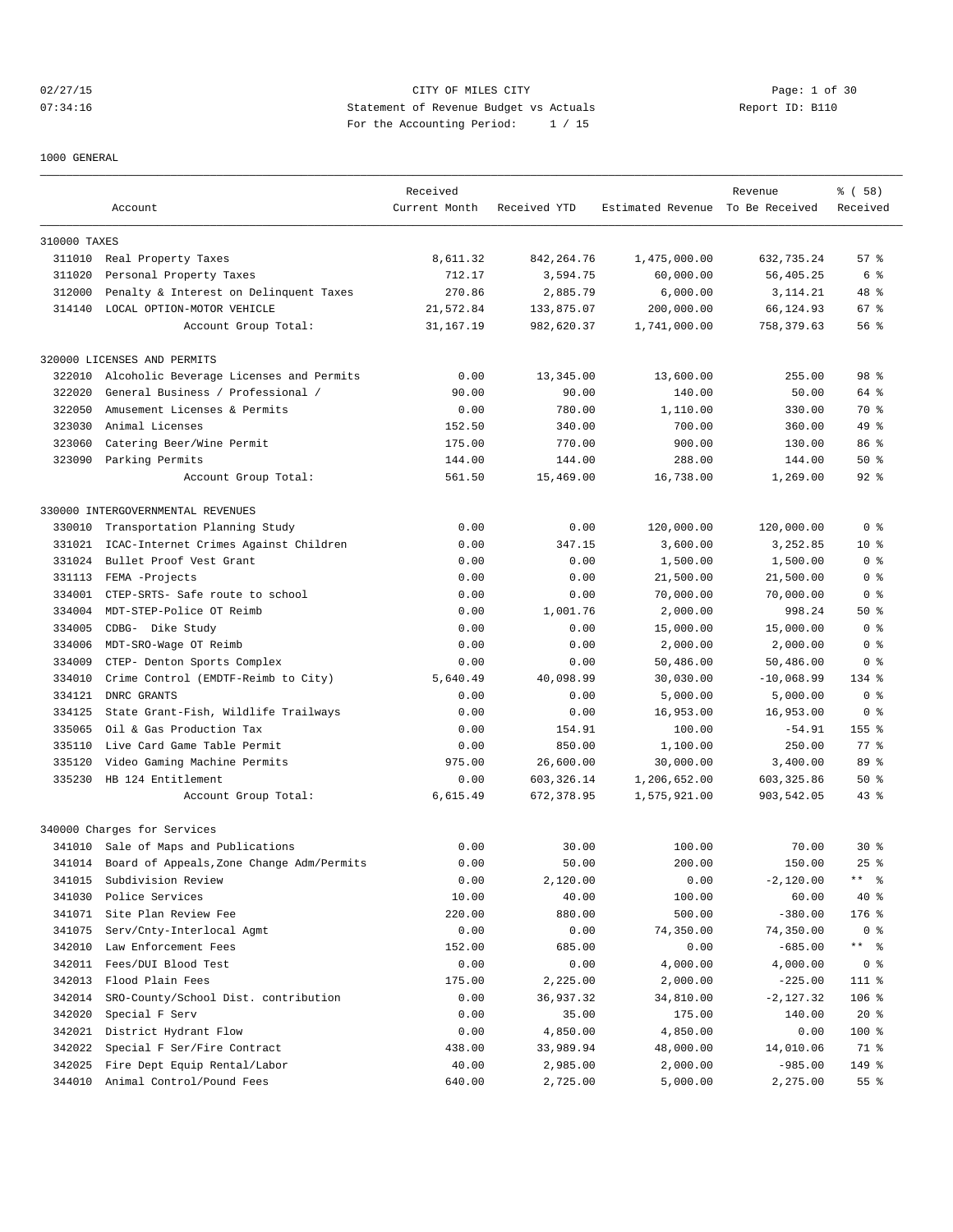## 02/27/15 CITY OF MILES CITY Page: 2 of 30 07:34:16 Statement of Revenue Budget vs Actuals Report ID: B110 For the Accounting Period: 1 / 15

#### 1000 GENERAL

|        |                                     | Received      |              |                   | Revenue        | % ( 58 )         |
|--------|-------------------------------------|---------------|--------------|-------------------|----------------|------------------|
|        | Account                             | Current Month | Received YTD | Estimated Revenue | To Be Received | Received         |
| 346020 | Park Fees                           | 10.00         | 669.50       | 1,500.00          | 830.50         | 45%              |
| 346030 | Swimming Pool Fees                  | 0.00          | 7,727.49     | 10,000.00         | 2,272.51       | 77.8             |
|        | Account Group Total:                | 1,685.00      | 95, 949.25   | 187,585.00        | 91,635.75      | $51$ $%$         |
|        | 350000 FINES AND FORFEITURES        |               |              |                   |                |                  |
| 351030 | Fines/Surcharges/etc                | 14,276.82     | 98, 441.85   | 180,000.00        | 81,558.15      | 55 <sup>8</sup>  |
| 351031 | Adm Fees (Court)                    | 2,190.00      | 2,965.00     | 25,000.00         | 22,035.00      | $12*$            |
| 351035 | Animal Control Court Revenue        | 475.00        | 3,325.00     | 7,500.00          | 4,175.00       | $44$ $%$         |
| 351036 | Restitution Collection Fees         | 30.00         | 58.60        | 0.00              | $-58.60$       | $***$ 8          |
|        | Account Group Total:                | 16,971.82     | 104,790.45   | 212,500.00        | 107,709.55     | 49 %             |
|        | 360000 MISCELLANEOUS REVENUE        |               |              |                   |                |                  |
| 361005 | MidRivers Franchise Fees            | 22,128.05     | 67, 247.99   | 105,000.00        | 37,752.01      | 64 %             |
| 361010 | Land Rental                         | 0.00          | 27,954.90    | 32,000.00         | 4,045.10       | 87%              |
| 361020 | Building Rentals                    | 1,349.99      | 9,449.93     | 16,100.00         | 6,650.07       | 59 %             |
| 362020 | MISC REVENUE                        | 3,128.13      | 4,253.26     | 4,000.00          | $-253.26$      | 106 <sup>°</sup> |
| 365000 | Contributions and Donations         | 0.00          | 100.00       | 5,000.00          | 4,900.00       | 2 <sup>8</sup>   |
| 365011 | MCPDTasers                          | 0.00          | 0.00         | 20,000.00         | 20,000.00      | 0 <sup>8</sup>   |
| 365013 | Shop With A Cop                     | 360.00        | 8,536.00     | 0.00              | $-8,536.00$    | $***$ $ -$       |
| 366040 | Misc.-BHS                           | 0.00          | 0.00         | 800.00            | 800.00         | 0 <sup>8</sup>   |
| 366050 | Sale of Junk/Salvage-PD cars        | 0.00          | 0.00         | 1,000.00          | 1,000.00       | 0 <sup>8</sup>   |
|        | Account Group Total:                | 26,966.17     | 117,542.08   | 183,900.00        | 66, 357.92     | 64 %             |
|        | 370000 INVESTMENT EARNINGS          |               |              |                   |                |                  |
|        | 371010 Investment Earnings          | 200.21        | 1,067.48     | 1,600.00          | 532.52         | 67 <sup>8</sup>  |
|        | Account Group Total:                | 200.21        | 1,067.48     | 1,600.00          | 532.52         | 67 <sup>8</sup>  |
|        | 380000 OTHER FINANCING SOURCES      |               |              |                   |                |                  |
|        | 383000 Interfund Operating Transfer | 17,897.92     | 310, 123. 24 | 548,759.00        | 238,635.76     | 57%              |
|        | Account Group Total:                | 17,897.92     | 310, 123. 24 | 548,759.00        | 238,635.76     | 57%              |
|        | Fund Total:                         | 102,065.30    | 2,299,940.82 | 4,468,003.00      | 2,168,062.18   | $51$ %           |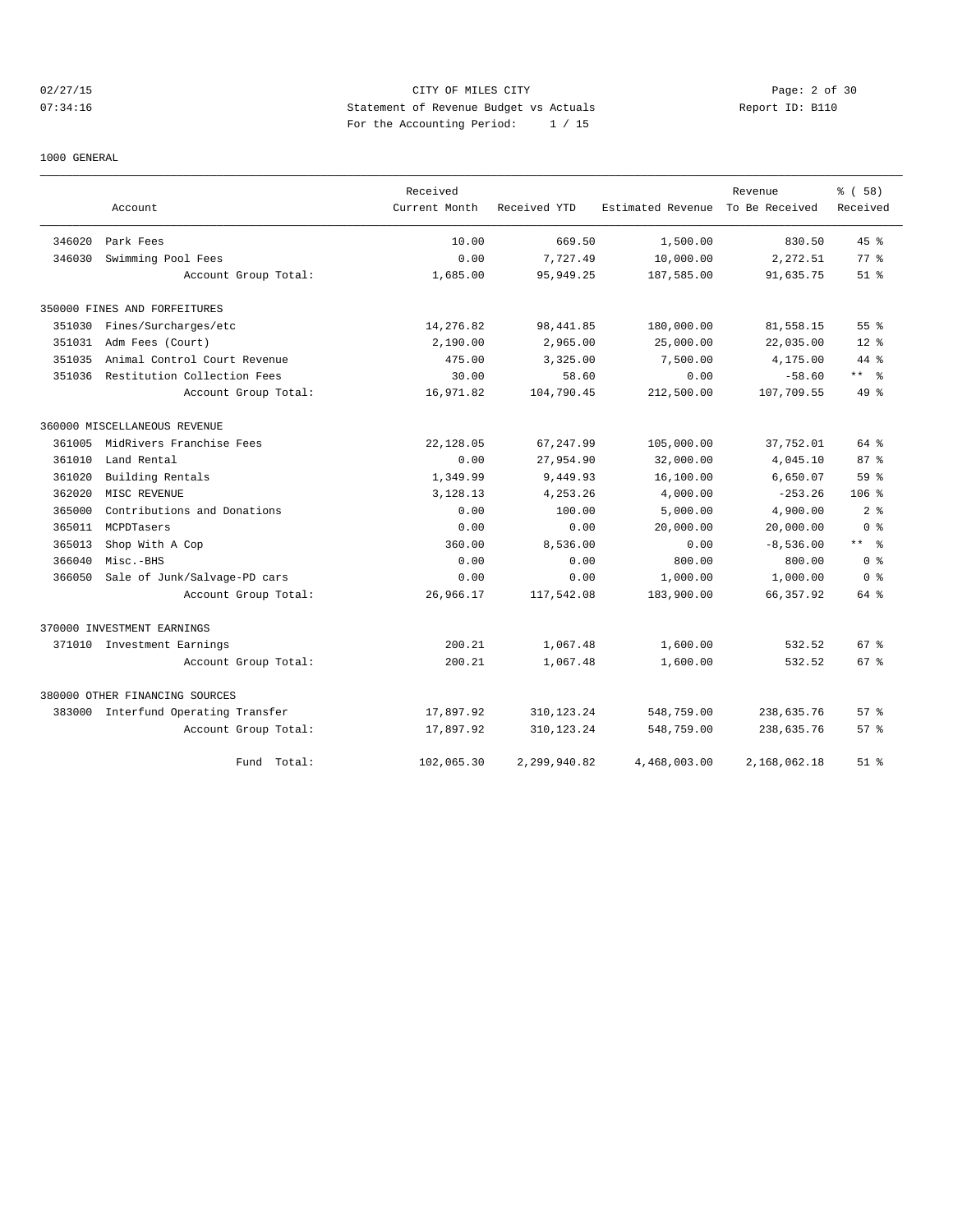## 02/27/15 CITY OF MILES CITY Page: 3 of 30<br>07:34:16 CITY Page: 3 of 30<br>07:34:16 CITY Page: 3 of 30<br>07:34:16 CITY Page: 2 of 30 07:34:16 Statement of Revenue Budget vs Actuals Report ID: B110 For the Accounting Period: 1 / 15

2220 LIBRARY

|        |                                   | Received      |              |                   | Revenue        | % (58)          |
|--------|-----------------------------------|---------------|--------------|-------------------|----------------|-----------------|
|        | Account                           | Current Month | Received YTD | Estimated Revenue | To Be Received | Received        |
|        | 340000 Charges for Services       |               |              |                   |                |                 |
| 341075 | Serv/Cnty-Interlocal Agmt         | 0.00          | 0.00         | 39,023.00         | 39,023.00      | 0 <sup>8</sup>  |
| 346070 | Library Fees                      | 216.30        | 1,733.45     | 4,000.00          | 2,266.55       | 43%             |
| 346074 | Book Sales                        | 78.50         | 247.80       | 400.00            | 152.20         | $62$ $%$        |
|        | Account Group Total:              | 294.80        | 1,981.25     | 43, 423.00        | 41, 441.75     | 5 <sup>°</sup>  |
|        | 360000 MISCELLANEOUS REVENUE      |               |              |                   |                |                 |
| 365035 | Donation-Library Board of Trustee | 0.00          | 2,962.69     | 0.00              | $-2,962.69$    | $***$ $\approx$ |
|        | Account Group Total:              | 0.00          | 2,962.69     | 0.00              | $-2,962.69$    | $***$ 2         |
|        | 380000 OTHER FINANCING SOURCES    |               |              |                   |                |                 |
| 383000 | Interfund Operating Transfer      | 23,978.25     | 167,847.75   | 287,739.00        | 119,891.25     | 58 %            |
|        | Account Group Total:              | 23,978.25     | 167,847.75   | 287,739.00        | 119,891.25     | 58 %            |
|        | Fund Total:                       | 24, 273.05    | 172,791.69   | 331,162.00        | 158,370.31     | $52$ $%$        |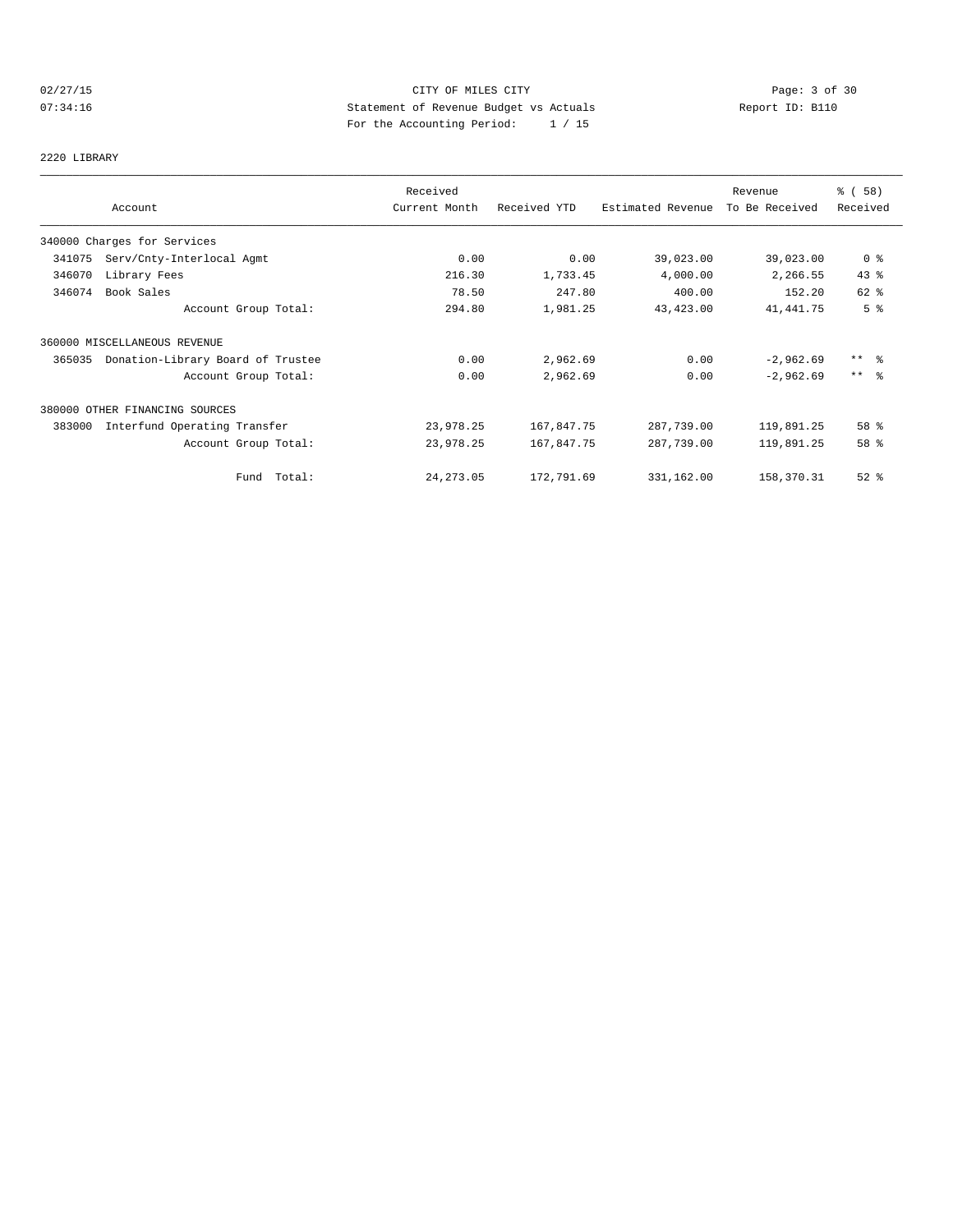## 02/27/15 CITY OF MILES CITY Page: 4 of 30<br>07:34:16 CITY Page: 4 of 30<br>07:34:16 CITY Page: 4 of 30<br>07:34:16 CITY Page: 4 of 30 07:34:16 Statement of Revenue Budget vs Actuals Report ID: B110 For the Accounting Period: 1 / 15

2260 EMERGENCY DISASTER

|              | Account                                | Received<br>Current Month | Received YTD | Estimated Revenue | Revenue<br>To Be Received | 58)<br>ී (<br>Received |
|--------------|----------------------------------------|---------------------------|--------------|-------------------|---------------------------|------------------------|
| 310000 TAXES |                                        |                           |              |                   |                           |                        |
| 311010       | Real Property Taxes                    | 0.00                      | 0.43         | 0.00              | $-0.43$                   | $***$ %                |
| 312000       | Penalty & Interest on Delinquent Taxes | 2.58                      | 27.48        | 0.00              | $-27.48$                  | $***$ %                |
|              | Account Group Total:                   | 2.58                      | 27.91        | 0.00              | $-27.91$                  | $***$ $\approx$        |
|              | Fund Total:                            | 2.58                      | 27.91        | 0.00              | $-27.91$                  | $***$ %                |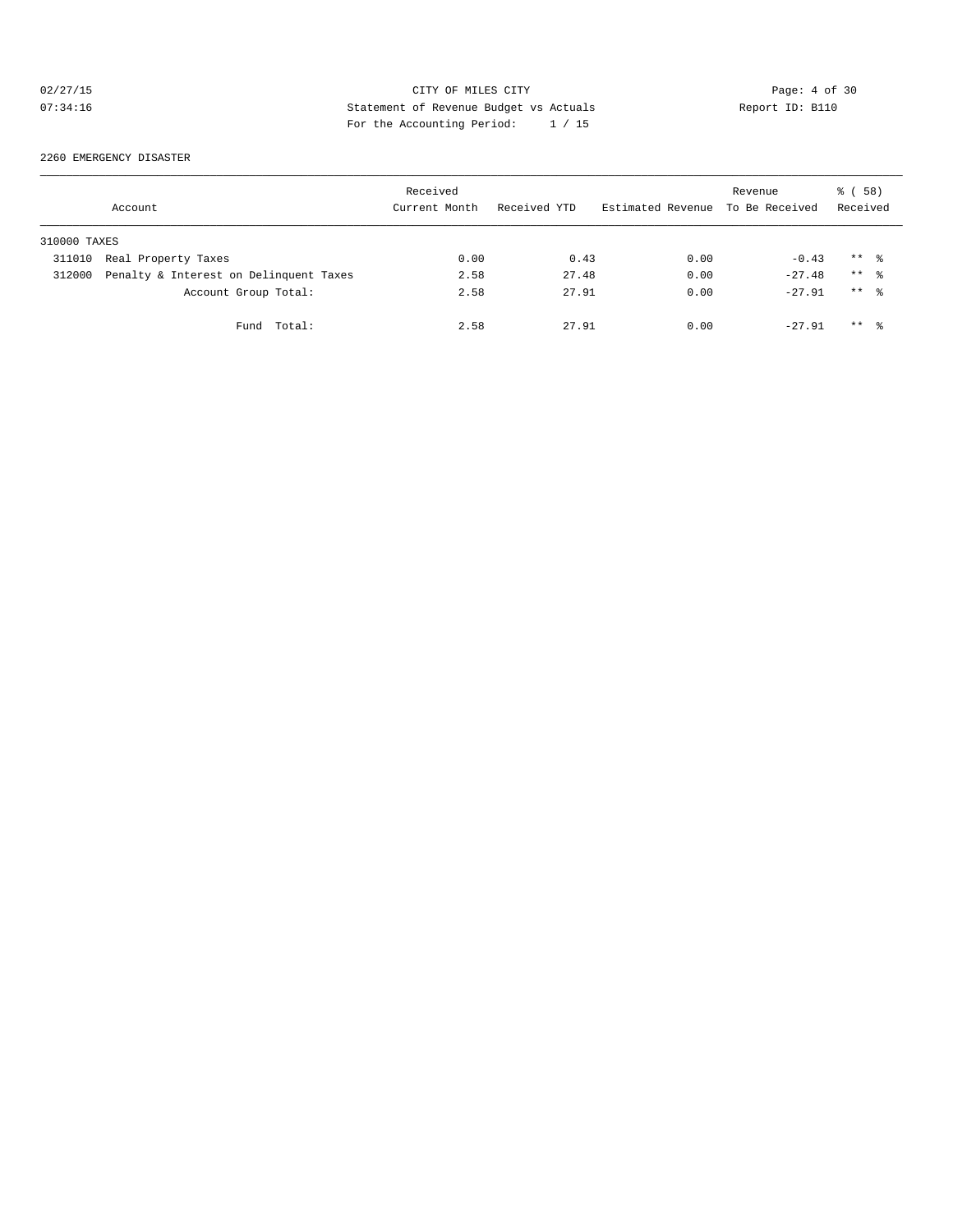## 02/27/15 CITY OF MILES CITY Page: 5 of 30<br>07:34:16 CITY Page: 5 of 30<br>07:34:16 CITY Page: 5 of 30<br>07:34:16 CITY Page: 5 of 30 07:34:16 Statement of Revenue Budget vs Actuals Report ID: B110 For the Accounting Period: 1 / 15

#### 2270 Health

|                                        | Received      |              |                   | Revenue        | 8 ( 58 ) |
|----------------------------------------|---------------|--------------|-------------------|----------------|----------|
| Account                                | Current Month | Received YTD | Estimated Revenue | To Be Received | Received |
| 340000 Charges for Services            |               |              |                   |                |          |
| 344030<br>Health Inspection Fees       | 0.00          | 16,925.50    | 15,000.00         | $-1,925.50$    | $113*$   |
| Account Group Total:                   | 0.00          | 16,925.50    | 15,000.00         | $-1,925.50$    | $113*$   |
| 360000 MISCELLANEOUS REVENUE           |               |              |                   |                |          |
| 362020<br>MISC REVENUE                 | 127.68        | 127.68       | 0.00              | $-127.68$      | $***$ %  |
| Account Group Total:                   | 127.68        | 127.68       | 0.00              | $-127.68$      | $***$ %  |
| 380000 OTHER FINANCING SOURCES         |               |              |                   |                |          |
| 383000<br>Interfund Operating Transfer | 0.00          | 30,000.00    | 30,000.00         | 0.00           | $100*$   |
| Account Group Total:                   | 0.00          | 30,000.00    | 30,000.00         | 0.00           | $100*$   |
| Total:<br>Fund                         | 127.68        | 47,053.18    | 45,000.00         | $-2,053.18$    | $105$ %  |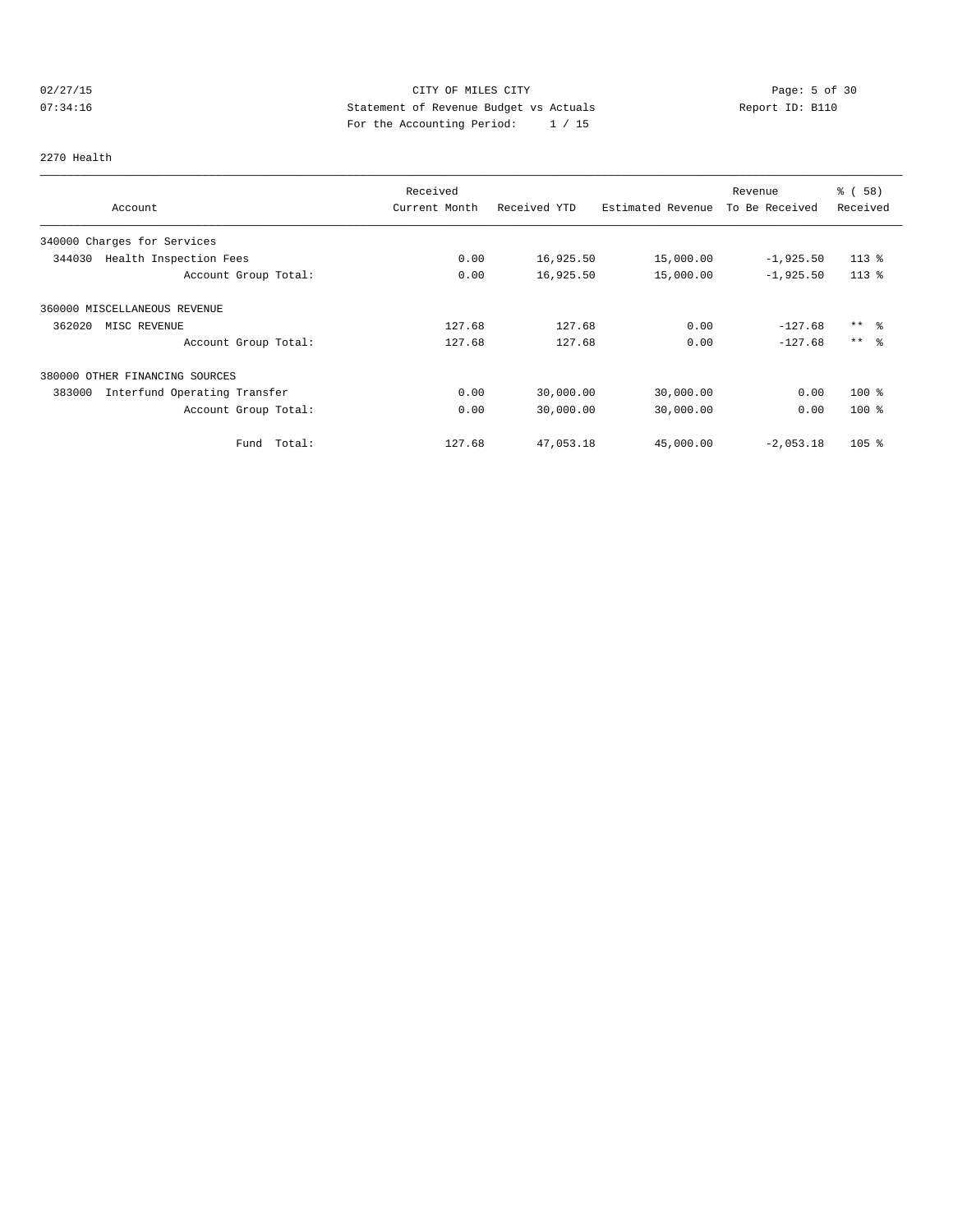## 02/27/15 CITY OF MILES CITY Page: 6 of 30 07:34:16 Statement of Revenue Budget vs Actuals Report ID: B110 For the Accounting Period: 1 / 15

2350 Local Government/Study Commission

| Account                       | Received<br>Current Month | Received YTD | Estimated Revenue To Be Received | Revenue   | 8 ( 58 )<br>Received |
|-------------------------------|---------------------------|--------------|----------------------------------|-----------|----------------------|
| 310000 TAXES                  |                           |              |                                  |           |                      |
| Real Property Taxes<br>311010 | 34.15                     | 3,889.24     | 14,142.00                        | 10,252.76 | $28*$                |
| Account Group Total:          | 34.15                     | 3,889.24     | 14,142.00                        | 10,252.76 | $28$ %               |
| Fund Total:                   | 34.15                     | 3,889.24     | 14,142.00                        | 10,252.76 | $28$ $%$             |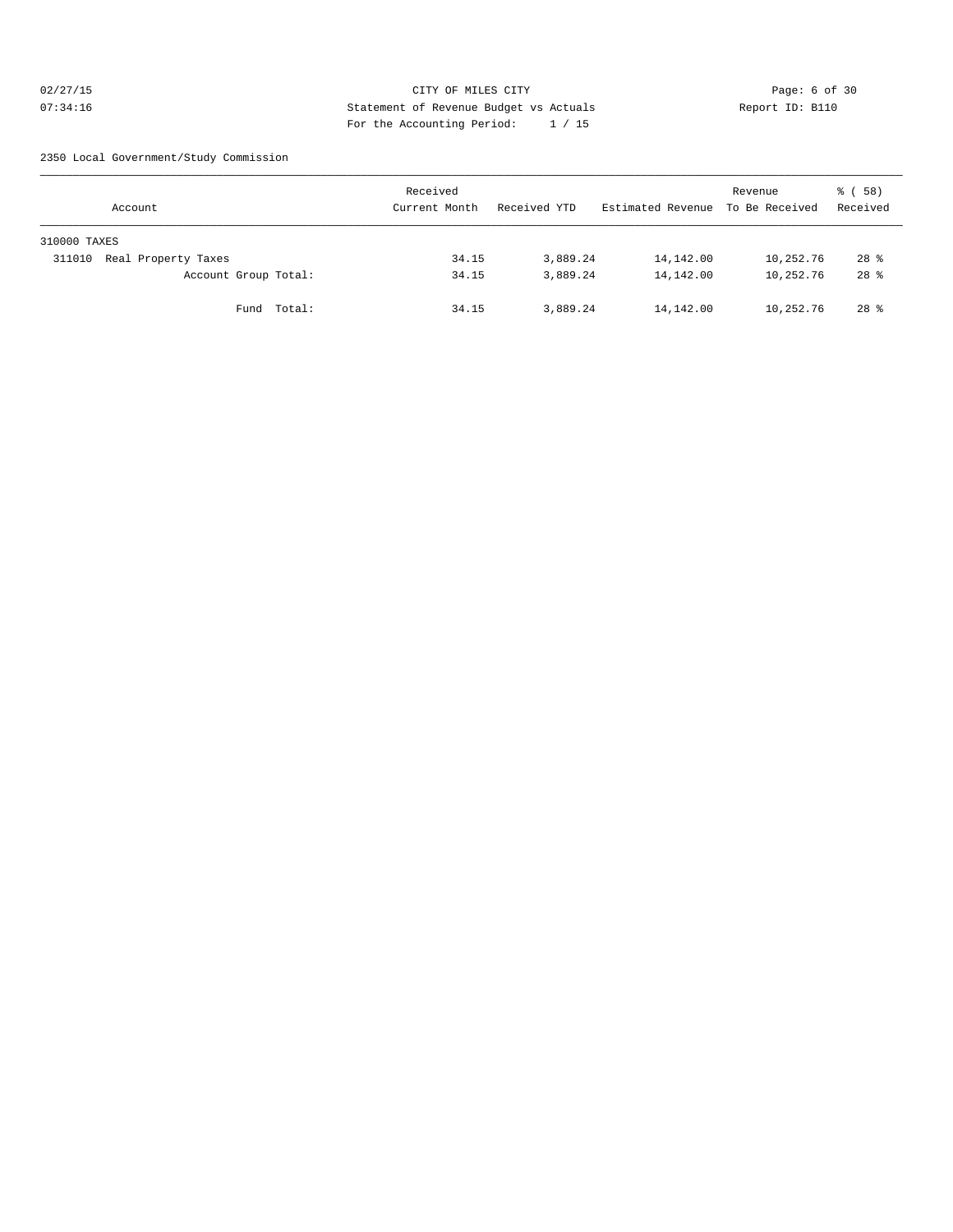## 02/27/15 CITY OF MILES CITY Page: 7 of 30<br>07:34:16 CITY Page: 7 of 30<br>07:34:16 CITY Page: 7 of 30<br>07:34:16 CITY Page: 1 (15 07:34:16 Statement of Revenue Budget vs Actuals Report ID: B110 For the Accounting Period: 1 / 15

2372 Permissive Medical Levy

|              | Account                                | Received<br>Current Month | Received YTD | Estimated Revenue | Revenue<br>To Be Received | 8 ( 58 )<br>Received |
|--------------|----------------------------------------|---------------------------|--------------|-------------------|---------------------------|----------------------|
| 310000 TAXES |                                        |                           |              |                   |                           |                      |
| 311010       | Real Property Taxes                    | 928.59                    | 92,048.25    | 162,064.00        | 70,015.75                 | $57$ $\frac{6}{3}$   |
| 311020       | Personal Property Taxes                | 70.49                     | 355.95       | 0.00              | $-355.95$                 | $***$ $\approx$      |
| 312000       | Penalty & Interest on Delinquent Taxes | 9.03                      | 96.25        | 0.00              | $-96.25$                  | $***$ $\approx$      |
|              | Account Group Total:                   | 1,008.11                  | 92,500.45    | 162,064.00        | 69,563.55                 | $57$ $\frac{6}{3}$   |
|              | Total:<br>Fund                         | 1,008.11                  | 92,500.45    | 162,064.00        | 69,563.55                 | $57$ $\frac{6}{3}$   |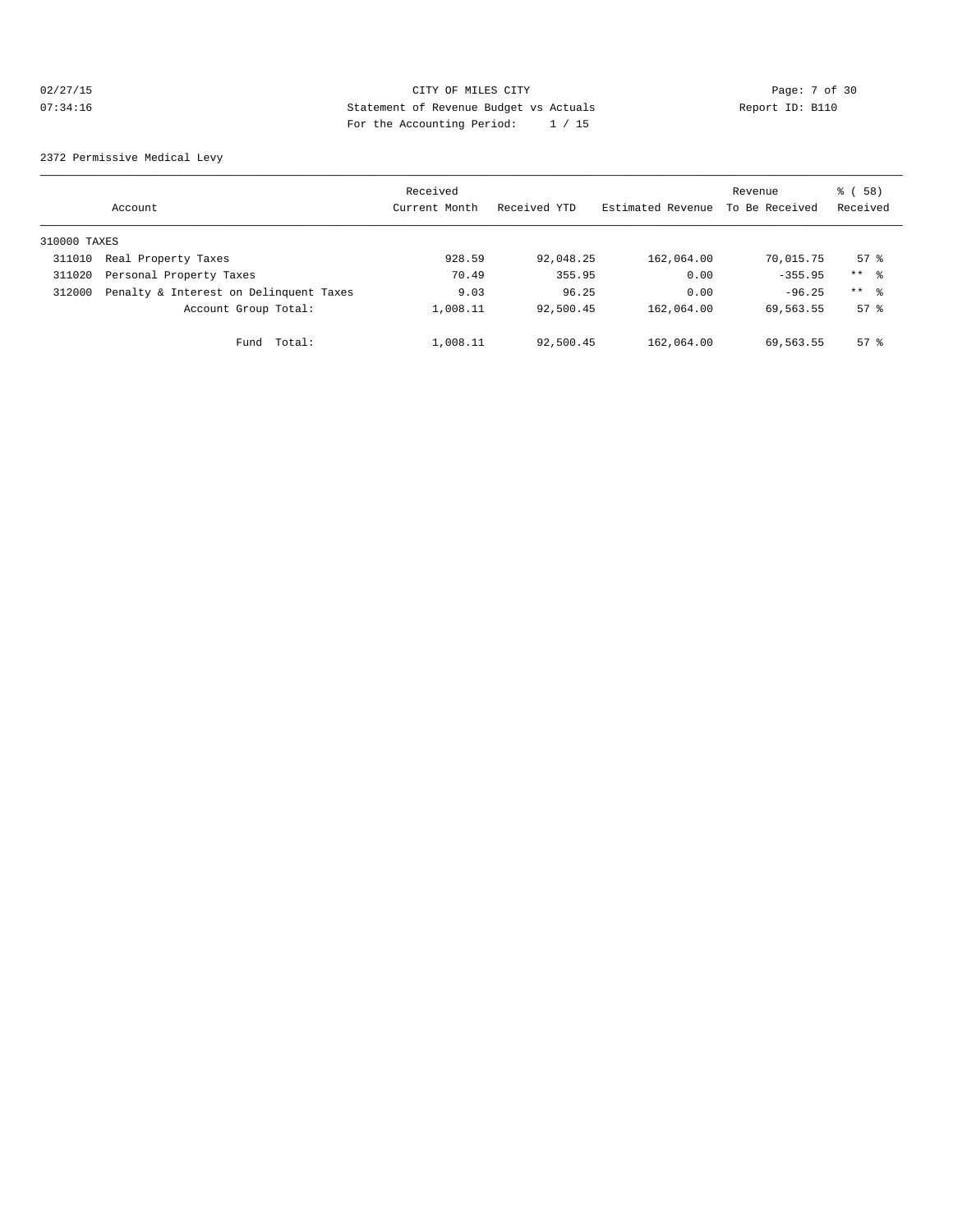## 02/27/15 CITY OF MILES CITY Page: 8 of 30<br>07:34:16 CITY Page: 8 of 30<br>07:34:16 CITY Page: 8 of 30<br>07:34:16 CITY Page: 11:05 07:34:16 Statement of Revenue Budget vs Actuals Report ID: B110 For the Accounting Period: 1 / 15

#### 2394 BUILDING CODE ENFORCEMENT

| Account                              | Received<br>Current Month | Received YTD | Estimated Revenue | Revenue<br>To Be Received | 8 ( 58 )<br>Received |
|--------------------------------------|---------------------------|--------------|-------------------|---------------------------|----------------------|
| 320000 LICENSES AND PERMITS          |                           |              |                   |                           |                      |
| Building & Related Permits<br>323010 | 3,280.00                  | 23,588.46    | 75,000.00         | 51, 411.54                | $31$ %               |
| Account Group Total:                 | 3,280.00                  | 23,588.46    | 75,000.00         | 51, 411.54                | $31$ $\approx$       |
| Fund Total:                          | 3,280.00                  | 23,588.46    | 75,000.00         | 51,411.54                 | $31$ %               |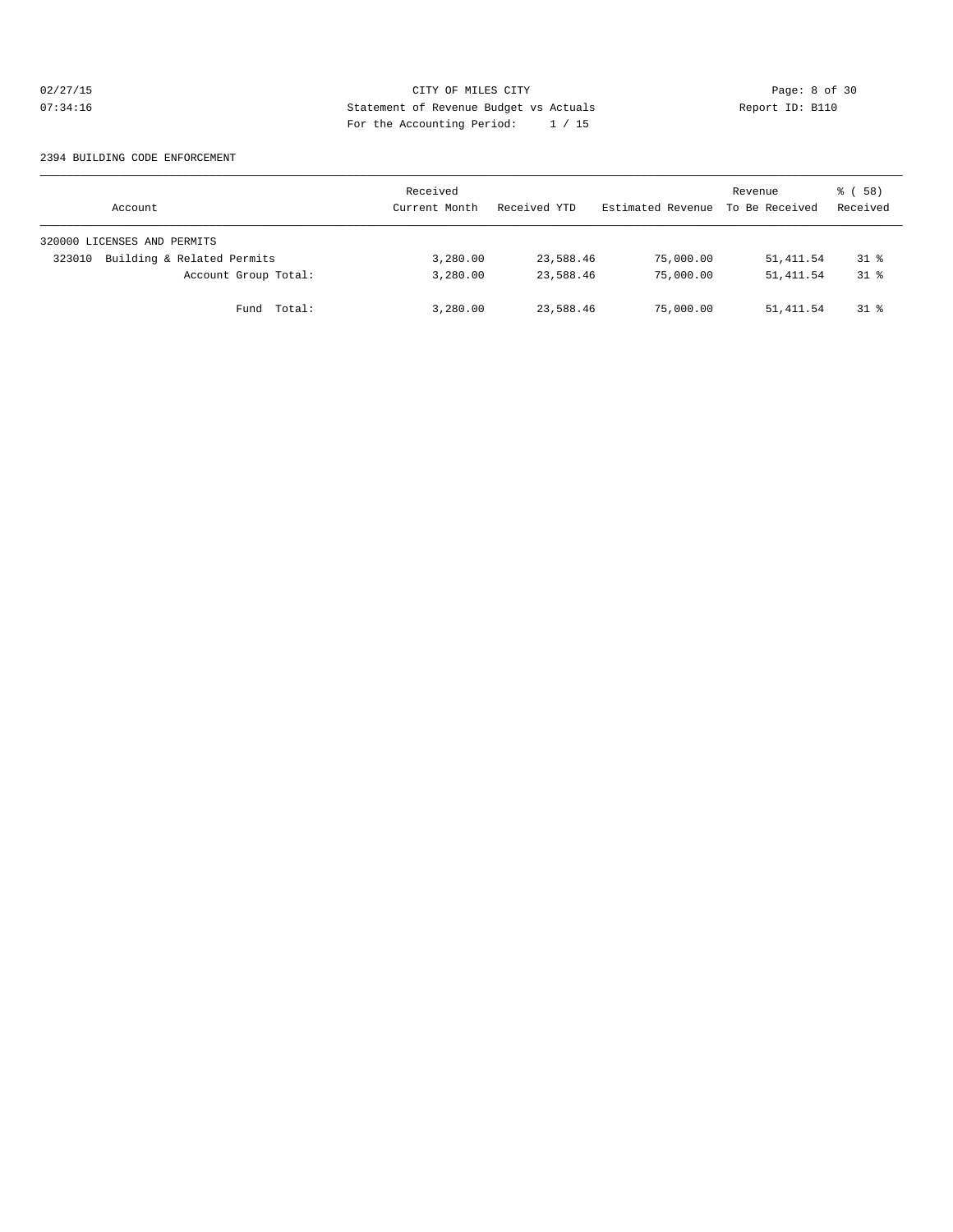## 02/27/15 **Page: 9 of 30 CITY OF MILES CITY CITY Page: 9 of 30** 07:34:16 Statement of Revenue Budget vs Actuals Report ID: B110 For the Accounting Period: 1 / 15

2400 LTG M D#165-(Gen City)

|        |                                          | Received      |              |                   | Revenue        | % ( 58 )           |
|--------|------------------------------------------|---------------|--------------|-------------------|----------------|--------------------|
|        | Account                                  | Current Month | Received YTD | Estimated Revenue | To Be Received | Received           |
|        | 360000 MISCELLANEOUS REVENUE             |               |              |                   |                |                    |
| 363010 | Maintenance Assessments                  | 1,615.65      | 102,151.91   | 161,468.00        | 59,316.09      | 63 %               |
| 363040 | Penalty & Interest on Deling Assessments | 50.29         | 468.40       | 500.00            | 31.60          | $94$ $%$           |
|        | Account Group Total:                     | 1,665.94      | 102,620.31   | 161,968.00        | 59, 347.69     | 63 %               |
|        | 370000 INVESTMENT EARNINGS               |               |              |                   |                |                    |
| 371010 | Investment Earnings                      | 10.52         | 44.80        | 100.00            | 55.20          | $45$ $\frac{6}{3}$ |
|        | Account Group Total:                     | 10.52         | 44.80        | 100.00            | 55.20          | $45$ $%$           |
|        | Total:<br>Fund                           | 1,676.46      | 102,665.11   | 162,068.00        | 59,402.89      | $63$ $%$           |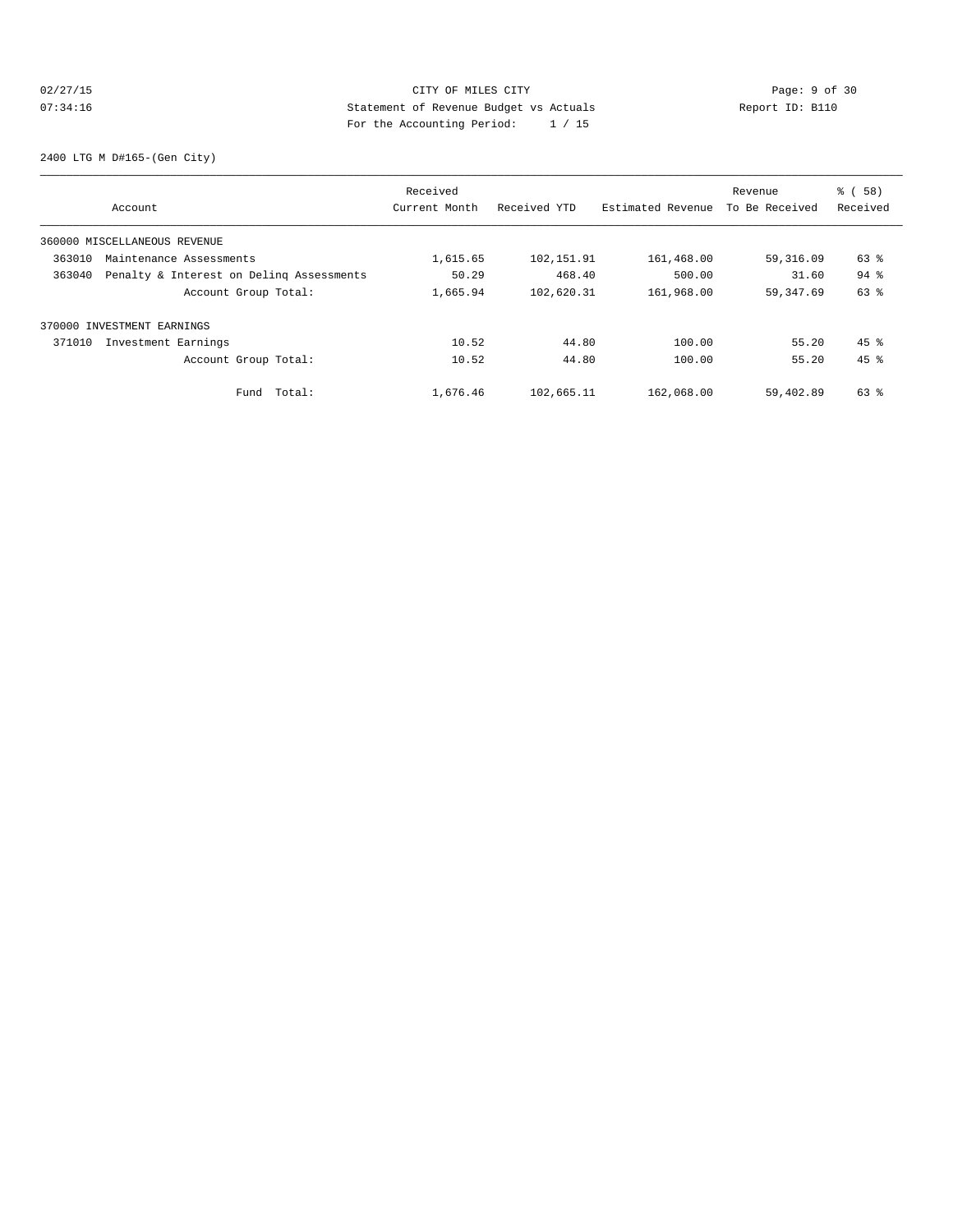## 02/27/15 **Page: 10 of 30 CITY CONSIDER CITY CITY CITY Page: 10 of 30 Page: 10 of 30** 07:34:16 Statement of Revenue Budget vs Actuals Report ID: B110 For the Accounting Period: 1 / 15

2420 LTG M D#167-(MilesAddn Etc)

|                              |                                          | Received      |              |                   | Revenue        | % ( 58 )        |
|------------------------------|------------------------------------------|---------------|--------------|-------------------|----------------|-----------------|
|                              | Account                                  | Current Month | Received YTD | Estimated Revenue | To Be Received | Received        |
| 360000 MISCELLANEOUS REVENUE |                                          |               |              |                   |                |                 |
| 363010                       | Maintenance Assessments                  | 62.89         | 20,394.00    | 32,570.00         | 12,176.00      | 63 %            |
| 363040                       | Penalty & Interest on Deling Assessments | 0.80          | 98.64        | 100.00            | 1.36           | 99 <sup>8</sup> |
|                              | Account Group Total:                     | 63.69         | 20,492.64    | 32,670.00         | 12,177.36      | 63 %            |
| 370000 INVESTMENT EARNINGS   |                                          |               |              |                   |                |                 |
| 371010                       | Investment Earnings                      | 2.07          | 7.83         | 0.00              | $-7.83$        | $***$ %         |
|                              | Account Group Total:                     | 2.07          | 7.83         | 0.00              | $-7.83$        | $***$ $\approx$ |
|                              | Fund Total:                              | 65.76         | 20,500.47    | 32,670.00         | 12,169.53      | 63 %            |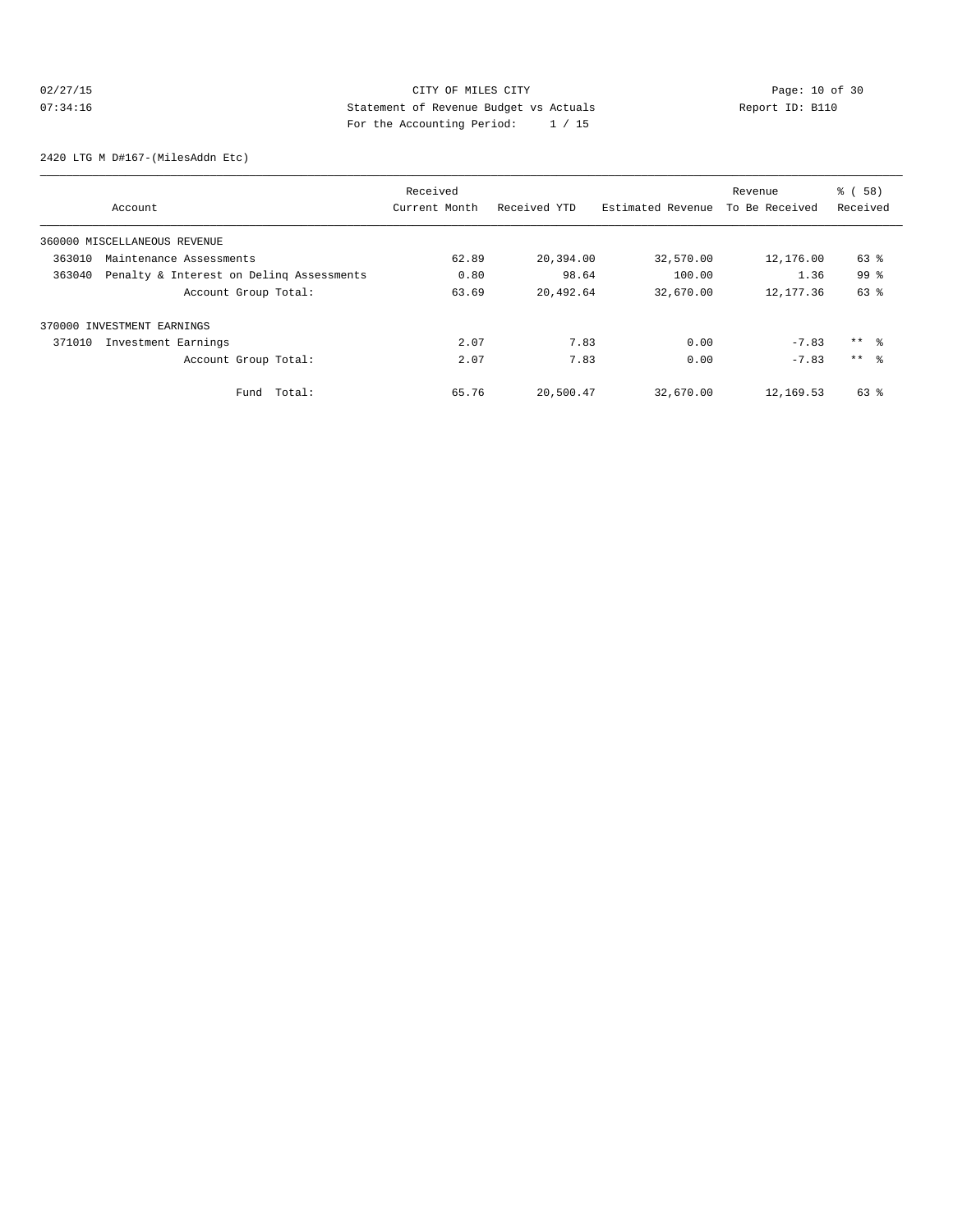## 02/27/15 Page: 11 of 30 07:34:16 Statement of Revenue Budget vs Actuals Report ID: B110 For the Accounting Period: 1 / 15

2430 LTG M D#171-(Balsam Est)

|                                                    | Received      |              |                   | Revenue        | % (58)          |
|----------------------------------------------------|---------------|--------------|-------------------|----------------|-----------------|
| Account                                            | Current Month | Received YTD | Estimated Revenue | To Be Received | Received        |
| 360000 MISCELLANEOUS REVENUE                       |               |              |                   |                |                 |
| 363010<br>Maintenance Assessments                  | 0.00          | 2,331.77     | 4,034.00          | 1,702.23       | 58 %            |
| Penalty & Interest on Deling Assessments<br>363040 | 0.00          | 3.51         | 0.00              | $-3.51$        | $***$ $ -$      |
| Account Group Total:                               | 0.00          | 2,335.28     | 4,034.00          | 1,698.72       | 58 %            |
| 370000 INVESTMENT EARNINGS                         |               |              |                   |                |                 |
| 371010<br>Investment Earnings                      | 0.25          | 0.73         | 0.00              | $-0.73$        | $***$ %         |
| Account Group Total:                               | 0.25          | 0.73         | 0.00              | $-0.73$        | $***$ $\approx$ |
| Fund Total:                                        | 0.25          | 2,336.01     | 4,034.00          | 1,697.99       | 58 %            |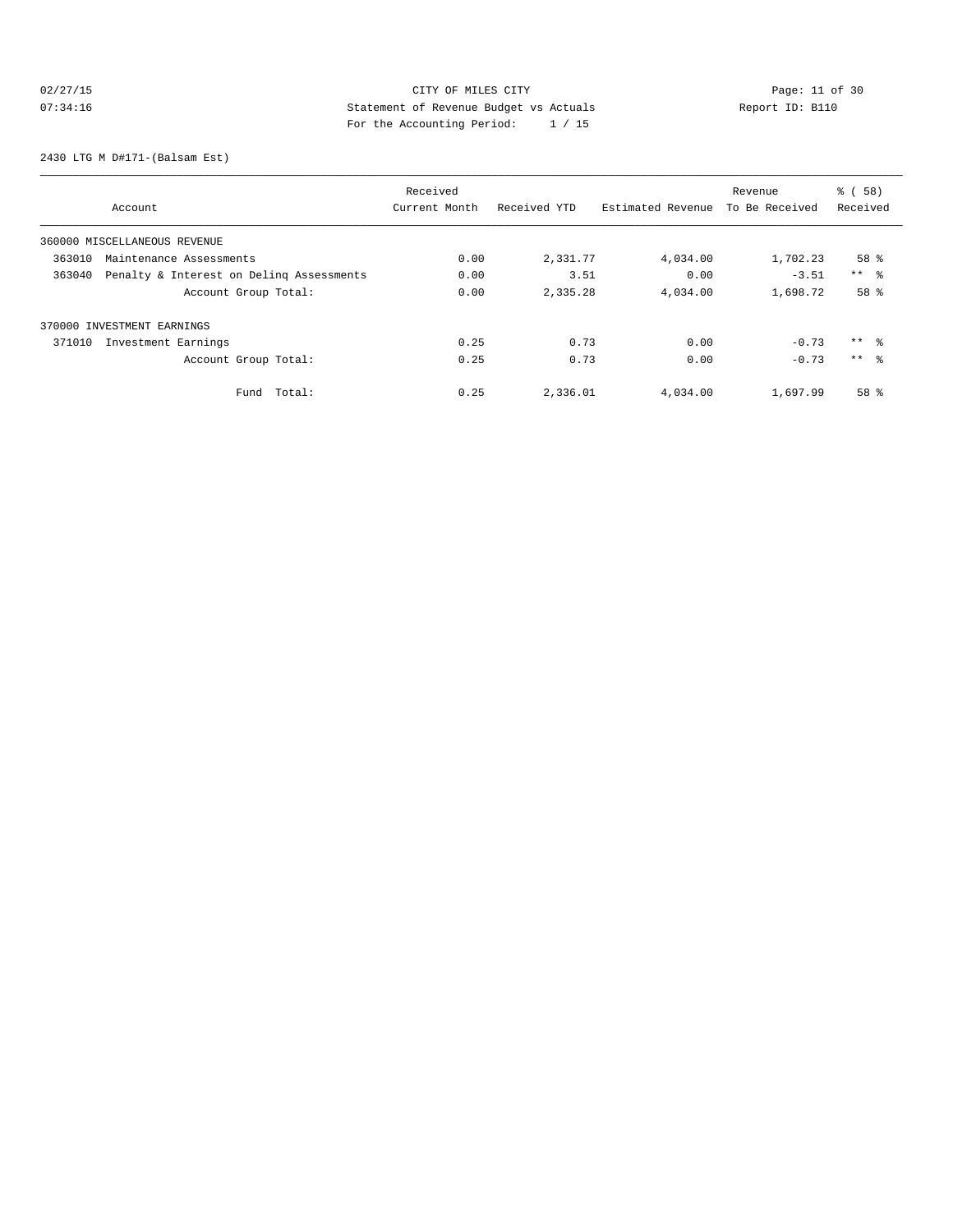## 02/27/15 **Page: 12 of 30** CITY OF MILES CITY **CITY Page: 12 of 30** 07:34:16 Statement of Revenue Budget vs Actuals Report ID: B110 For the Accounting Period: 1 / 15

2440 LTG M D#172-(Main Str)

|                                                    |                      | Received      |              |                   | Revenue        | % ( 58 )        |
|----------------------------------------------------|----------------------|---------------|--------------|-------------------|----------------|-----------------|
| Account                                            |                      | Current Month | Received YTD | Estimated Revenue | To Be Received | Received        |
| 360000 MISCELLANEOUS REVENUE                       |                      |               |              |                   |                |                 |
| 363010<br>Maintenance Assessments                  |                      | 136.37        | 12,664.66    | 19,730.00         | 7,065.34       | 64 %            |
| Penalty & Interest on Deling Assessments<br>363040 |                      | 1.74          | 35.00        | 100.00            | 65.00          | 35 <sup>8</sup> |
|                                                    | Account Group Total: | 138.11        | 12,699.66    | 19,830.00         | 7.130.34       | 64 %            |
| 370000 INVESTMENT EARNINGS                         |                      |               |              |                   |                |                 |
| 371010<br>Investment Earnings                      |                      | 1.21          | 3.78         | 50.00             | 46.22          | 8 %             |
|                                                    | Account Group Total: | 1.21          | 3.78         | 50.00             | 46.22          | 8 %             |
|                                                    | Total:<br>Fund       | 139.32        | 12,703.44    | 19,880.00         | 7,176.56       | 64 %            |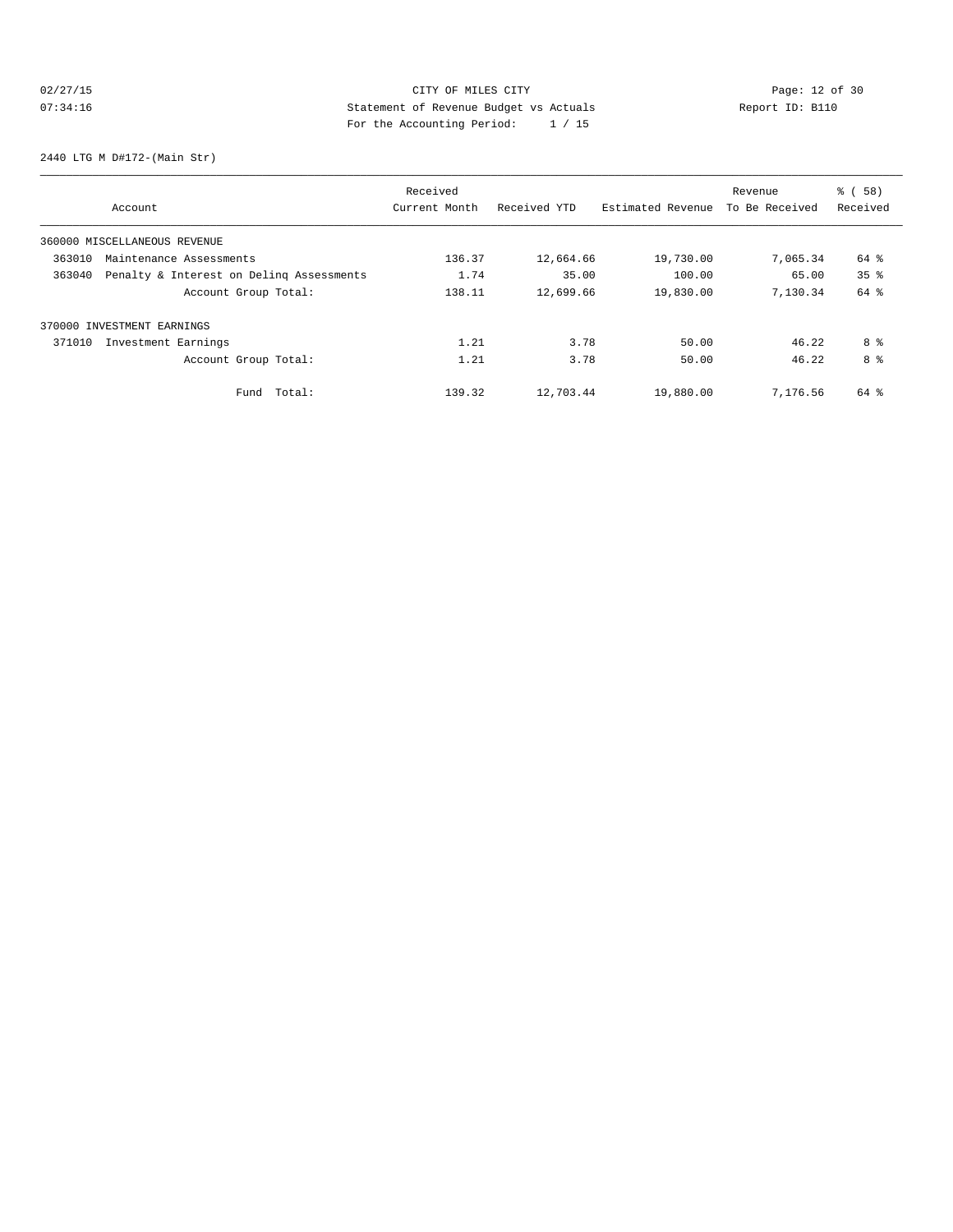## 02/27/15 **Page: 13 of 30 CITY CONSIDER CITY CITY CITY Page: 13 of 30** 07:34:16 Statement of Revenue Budget vs Actuals Report ID: B110 For the Accounting Period: 1 / 15

2450 LTG M D#195-(SG-Trico)

|        |                                          | Received      |              |                   | Revenue        | % ( 58 )        |
|--------|------------------------------------------|---------------|--------------|-------------------|----------------|-----------------|
|        | Account                                  | Current Month | Received YTD | Estimated Revenue | To Be Received | Received        |
|        | 360000 MISCELLANEOUS REVENUE             |               |              |                   |                |                 |
| 363010 | Maintenance Assessments                  | 0.00          | 3,802.40     | 6,498.00          | 2,695.60       | 59 <sup>°</sup> |
| 363040 | Penalty & Interest on Deling Assessments | 0.00          | 42.79        | 0.00              | $-42.79$       | $***$ $\approx$ |
|        | Account Group Total:                     | 0.00          | 3,845.19     | 6.498.00          | 2,652.81       | 59 <sup>°</sup> |
|        | 370000 INVESTMENT EARNINGS               |               |              |                   |                |                 |
| 371010 | Investment Earnings                      | 0.38          | 1.24         | 0.00              | $-1.24$        | $***$ %         |
|        | Account Group Total:                     | 0.38          | 1.24         | 0.00              | $-1.24$        | $***$ $\approx$ |
|        | Total:<br>Fund                           | 0.38          | 3,846.43     | 6,498.00          | 2,651.57       | 59 <sup>°</sup> |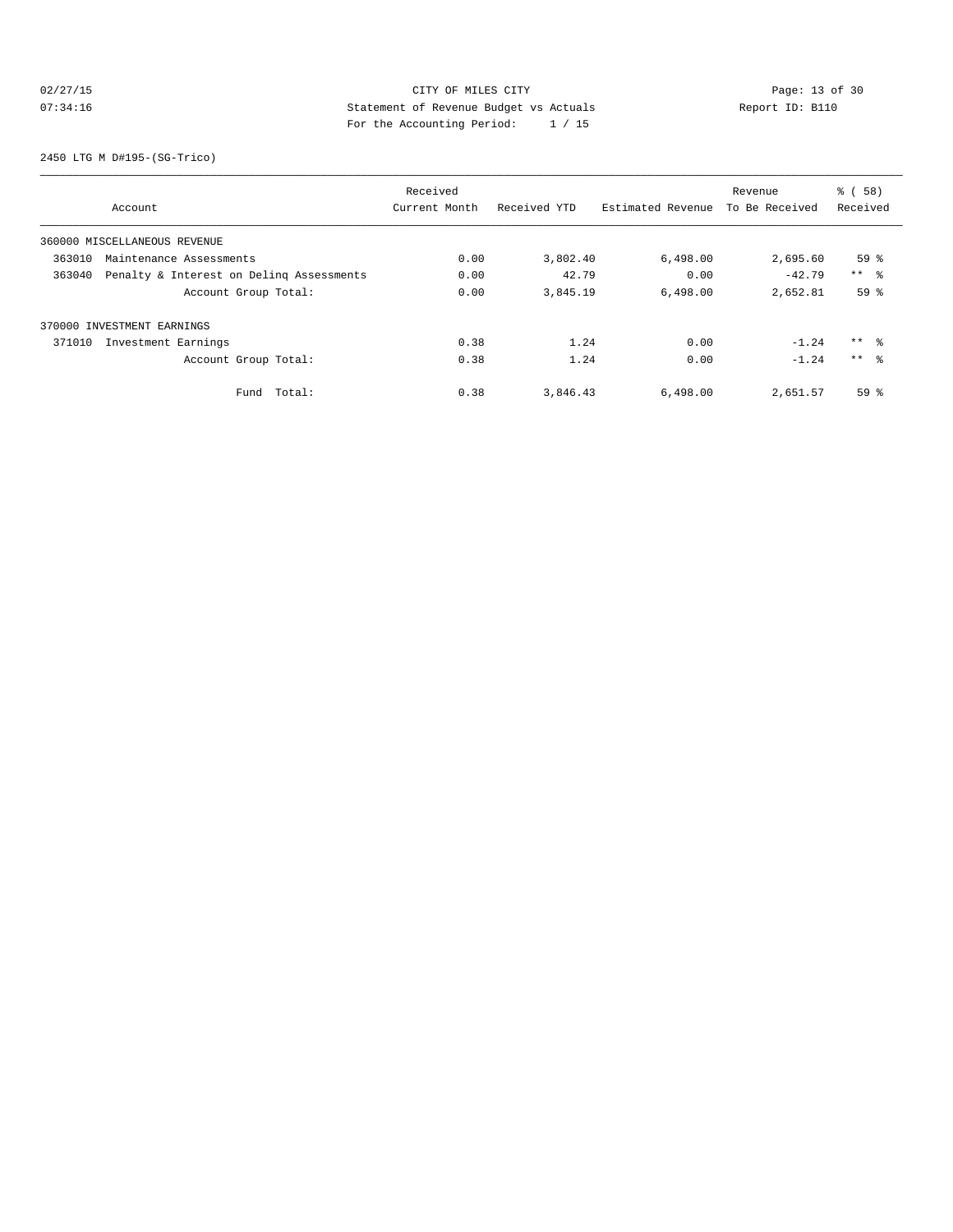## 02/27/15 **Page: 14 of 30 CITY CONSIDER CITY CITY CITY Page: 14 of 30** 07:34:16 Statement of Revenue Budget vs Actuals Report ID: B110 For the Accounting Period: 1 / 15

2470 LTG M D#202-(SG-MDU&NV)

|                                                    | Received      |              |                   | Revenue        | % ( 58 )        |
|----------------------------------------------------|---------------|--------------|-------------------|----------------|-----------------|
| Account                                            | Current Month | Received YTD | Estimated Revenue | To Be Received | Received        |
| 360000 MISCELLANEOUS REVENUE                       |               |              |                   |                |                 |
| 363010<br>Maintenance Assessments                  | 0.00          | 4,632.08     | 7,736.00          | 3,103.92       | 60 %            |
| Penalty & Interest on Deling Assessments<br>363040 | 0.00          | 9.21         | 10.00             | 0.79           | $92$ $%$        |
| Account Group Total:                               | 0.00          | 4,641.29     | 7.746.00          | 3,104.71       | 60 %            |
| 370000 INVESTMENT EARNINGS                         |               |              |                   |                |                 |
| 371010<br>Investment Earnings                      | 0.50          | 1.94         | 0.00              | $-1.94$        | $***$ %         |
| Account Group Total:                               | 0.50          | 1.94         | 0.00              | $-1.94$        | $***$ $\approx$ |
| Total:<br>Fund                                     | 0.50          | 4,643.23     | 7,746.00          | 3,102.77       | 60 %            |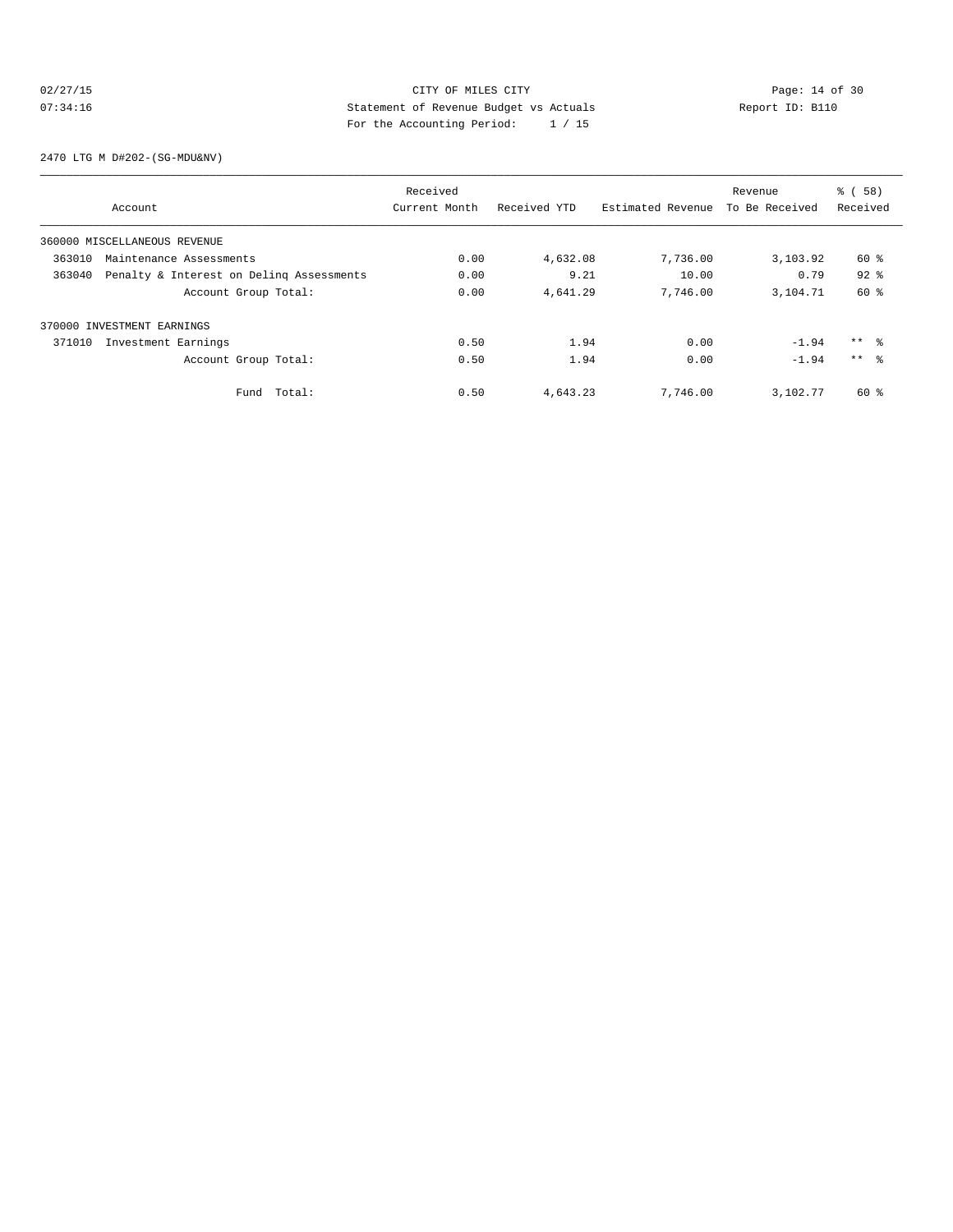## 02/27/15 **Page: 15 of 30 CITY CONSIDER CITY CITY CITY Page: 15 of 30** 07:34:16 Statement of Revenue Budget vs Actuals Report ID: B110 For the Accounting Period: 1 / 15

2480 LTG M M#173-(Milestown Estates)

|                                                    | Received      |              |                   | Revenue        | % ( 58 )        |
|----------------------------------------------------|---------------|--------------|-------------------|----------------|-----------------|
| Account                                            | Current Month | Received YTD | Estimated Revenue | To Be Received | Received        |
| 360000 MISCELLANEOUS REVENUE                       |               |              |                   |                |                 |
| 363010<br>Maintenance Assessments                  | 0.00          | 1,344.59     | 1,678.00          | 333.41         | 80%             |
| Penalty & Interest on Deling Assessments<br>363040 | 0.00          | 3.81         | 0.00              | $-3.81$        | $***$ %         |
| Account Group Total:                               | 0.00          | 1,348.40     | 1,678.00          | 329.60         | 80%             |
| 370000 INVESTMENT EARNINGS                         |               |              |                   |                |                 |
| 371010<br>Investment Earnings                      | 0.24          | 1.17         | 0.00              | $-1.17$        | $***$ %         |
| Account Group Total:                               | 0.24          | 1.17         | 0.00              | $-1.17$        | $***$ $\approx$ |
| Total:<br>Fund                                     | 0.24          | 1,349.57     | 1,678.00          | 328.43         | 80%             |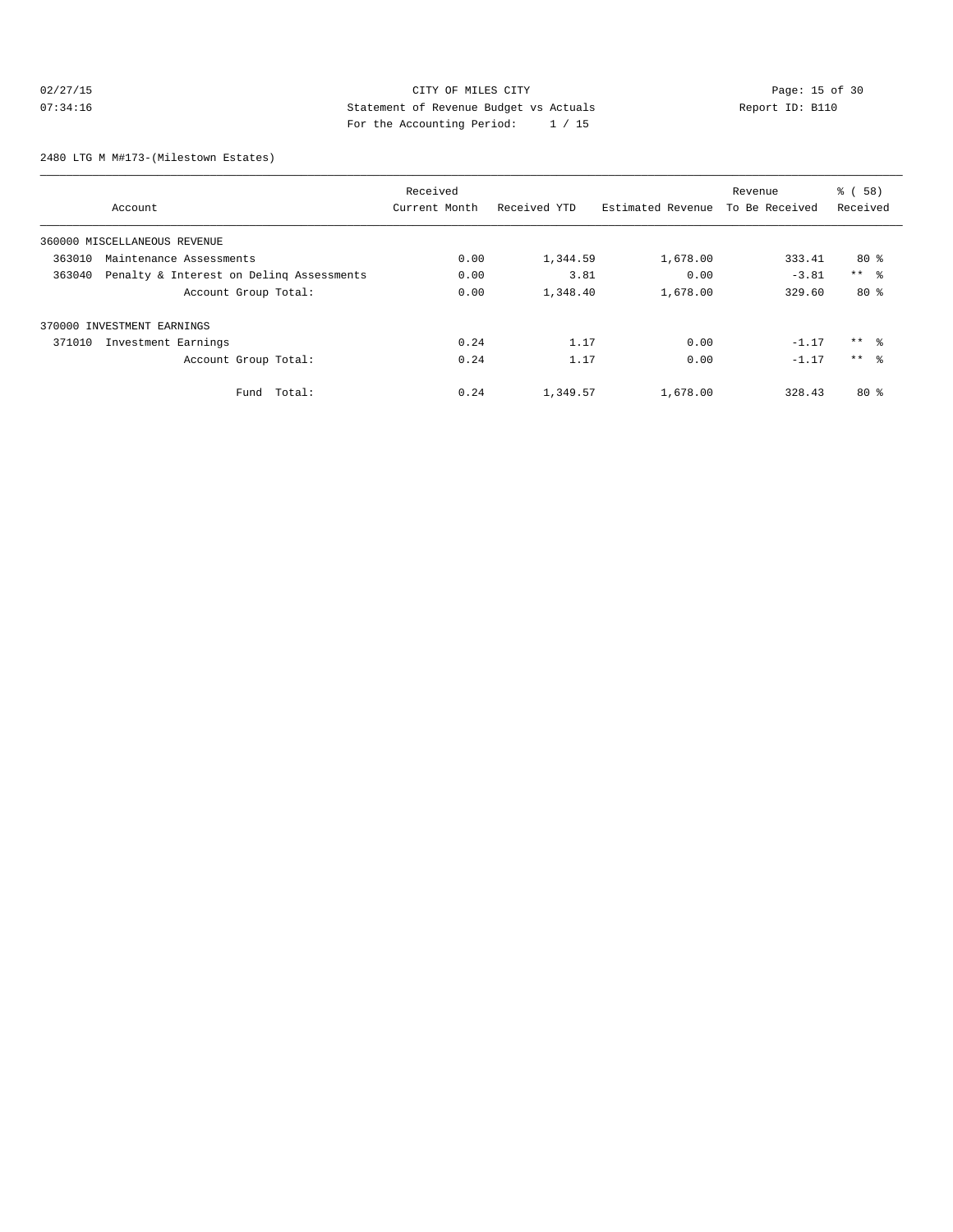## 02/27/15 **Page: 16 of 30** CITY OF MILES CITY **CITY Page: 16 of 30** 07:34:16 Statement of Revenue Budget vs Actuals Report ID: B110 For the Accounting Period: 1 / 15

2510 STR MAINT DIST #204

| Account                                            | Received<br>Current Month | Received YTD | Estimated Revenue | Revenue<br>To Be Received | 8 ( 58 )<br>Received |
|----------------------------------------------------|---------------------------|--------------|-------------------|---------------------------|----------------------|
| 360000 MISCELLANEOUS REVENUE                       |                           |              |                   |                           |                      |
| 363010<br>Maintenance Assessments                  | 6,011.70                  | 584,655.90   | 945, 359.00       | 360,703.10                | 62 %                 |
| Penalty & Interest on Deling Assessments<br>363040 | 139.32                    | 2,501.07     | 1,000.00          | $-1,501.07$               | $250*$               |
| Account Group Total:                               | 6,151.02                  | 587,156.97   | 946,359.00        | 359,202.03                | 62 %                 |
| 370000 INVESTMENT EARNINGS                         |                           |              |                   |                           |                      |
| 371010<br>Investment Earnings                      | 89.93                     | 389.48       | 400.00            | 10.52                     | 97 <sup>°</sup>      |
| Account Group Total:                               | 89.93                     | 389.48       | 400.00            | 10.52                     | 97 <sup>°</sup>      |
| 380000 OTHER FINANCING SOURCES                     |                           |              |                   |                           |                      |
| Interfund Operating Transfer<br>383000             | 0.00                      | 0.00         | 87, 274.00        | 87, 274.00                | 0 <sup>8</sup>       |
| Account Group Total:                               | 0.00                      | 0.00         | 87, 274.00        | 87, 274.00                | 0 <sup>8</sup>       |
| Total:<br>Fund                                     | 6,240.95                  | 587, 546.45  | 1,034,033.00      | 446, 486.55               | 57%                  |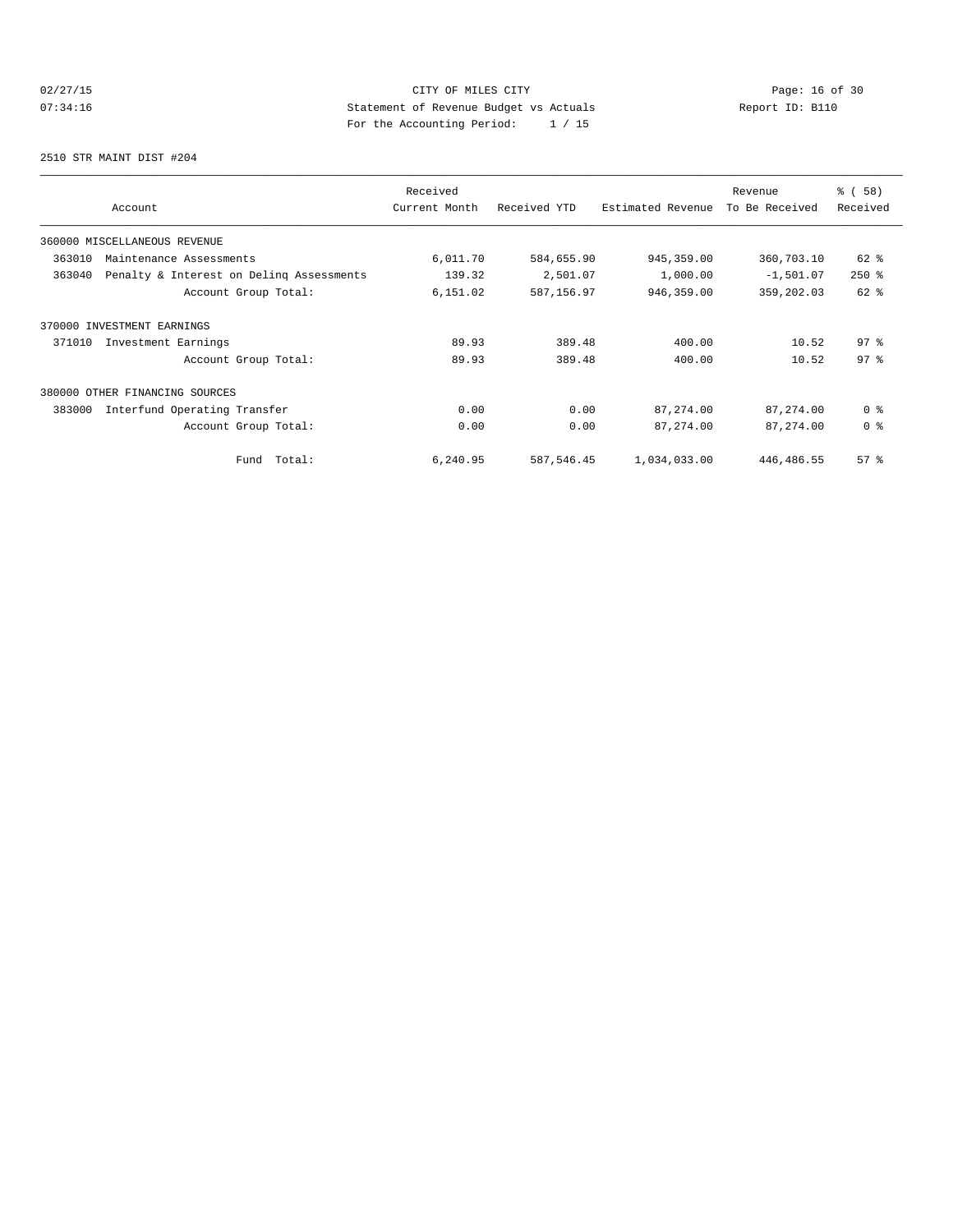## 02/27/15 **Page: 17 of 30** CITY OF MILES CITY **CITY Page: 17 of 30** 07:34:16 Statement of Revenue Budget vs Actuals Report ID: B110 For the Accounting Period: 1 / 15

#### 2520 STR MAINT DIST #205

| Account                                            | Received<br>Current Month | Received YTD | Estimated Revenue | Revenue<br>To Be Received | % (58)<br>Received |
|----------------------------------------------------|---------------------------|--------------|-------------------|---------------------------|--------------------|
|                                                    |                           |              |                   |                           |                    |
| 330000 INTERGOVERNMENTAL REVENUES                  |                           |              |                   |                           |                    |
| 334001<br>CTEP-SRTS- Safe route to school          | 0.00                      | 0.00         | 256,053.00        | 256,053.00                | 0 <sup>8</sup>     |
| Account Group Total:                               | 0.00                      | 0.00         | 256,053.00        | 256,053.00                | 0 <sup>8</sup>     |
| 360000 MISCELLANEOUS REVENUE                       |                           |              |                   |                           |                    |
| 363010<br>Maintenance Assessments                  | 3,624.98                  | 186, 146.53  | 247,584.00        | 61,437.47                 | 75 %               |
| 363040<br>Penalty & Interest on Deling Assessments | 167.96                    | 1,024.49     | 1,000.00          | $-24.49$                  | $102$ %            |
| Account Group Total:                               | 3,792.94                  | 187, 171, 02 | 248,584.00        | 61, 412.98                | 75 %               |
| 370000 INVESTMENT EARNINGS                         |                           |              |                   |                           |                    |
| 371010<br>Investment Earnings                      | 46.32                     | 256.18       | 400.00            | 143.82                    | $64$ $%$           |
| Account Group Total:                               | 46.32                     | 256.18       | 400.00            | 143.82                    | 64 %               |
| 380000 OTHER FINANCING SOURCES                     |                           |              |                   |                           |                    |
| 383000<br>Interfund Operating Transfer             | 0.00                      | 0.00         | 87, 274, 00       | 87, 274, 00               | 0 <sup>8</sup>     |
| Account Group Total:                               | 0.00                      | 0.00         | 87,274.00         | 87, 274, 00               | 0 <sup>8</sup>     |
| Fund Total:                                        | 3,839.26                  | 187, 427.20  | 592,311.00        | 404,883.80                | $32$ $%$           |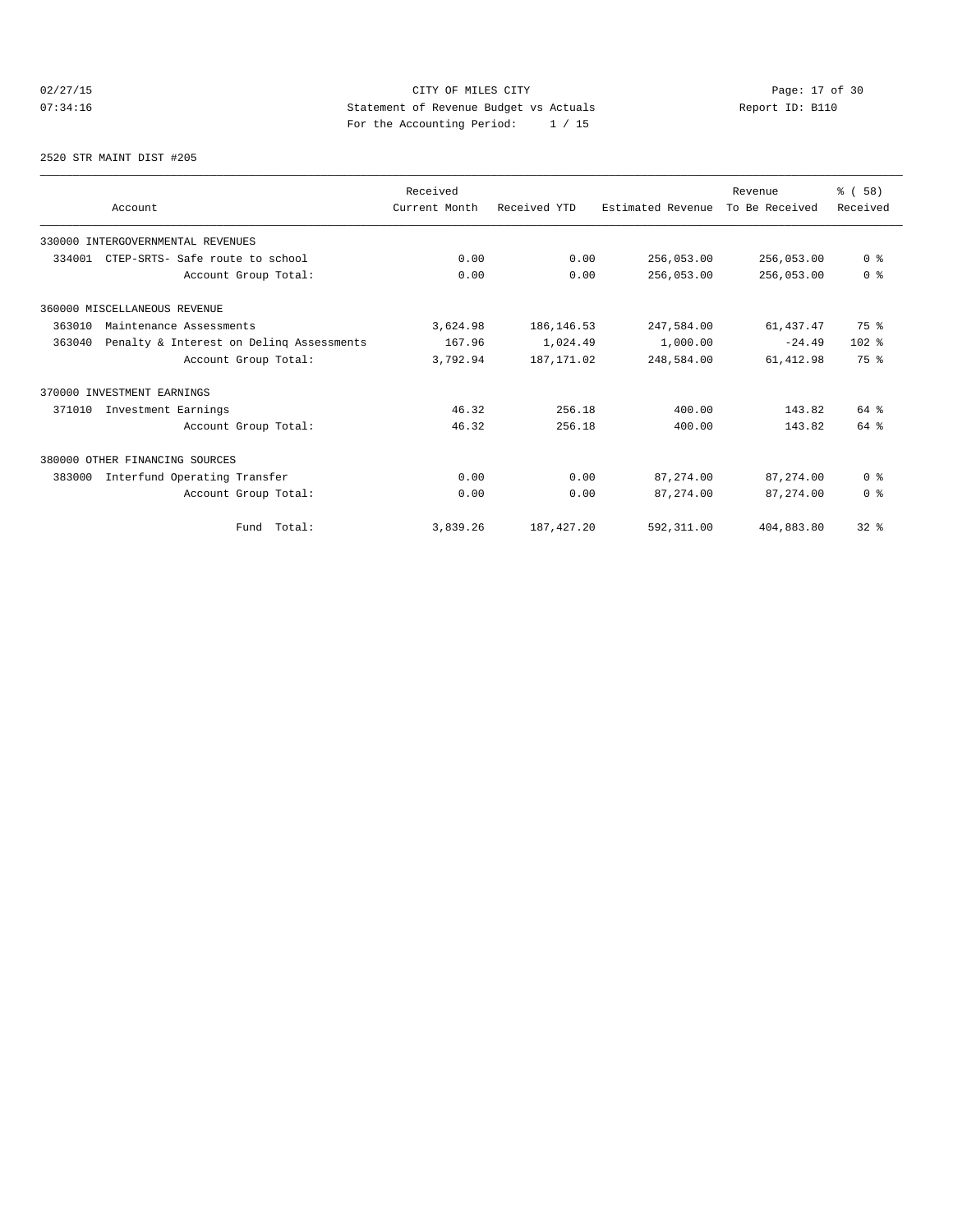## 02/27/15 CITY OF MILES CITY<br>
07:34:16 Page: 18 of 30<br>
Statement of Revenue Budget vs Actuals<br>
Page: the Accounting Boules (1996) And the Actual Statement of Actual Statement of Actual Statement of Actual Statement of Actua 07:34:16 Statement of Revenue Budget vs Actuals Report ID: B110 For the Accounting Period: 1 / 15

2540 STR MAINT DIST#207-(MILESTOWN ESTATES)

|        |                                          | Received      |              |                   | Revenue        | % ( 58 )        |
|--------|------------------------------------------|---------------|--------------|-------------------|----------------|-----------------|
|        | Account                                  | Current Month | Received YTD | Estimated Revenue | To Be Received | Received        |
|        | 360000 MISCELLANEOUS REVENUE             |               |              |                   |                |                 |
| 363010 | Maintenance Assessments                  | 0.00          | 3,636.23     | 4,297.00          | 660.77         | 85%             |
| 363040 | Penalty & Interest on Deling Assessments | 0.00          | 18.82        | 0.00              | $-18.82$       | $***$ $\approx$ |
|        | Account Group Total:                     | 0.00          | 3,655.05     | 4,297.00          | 641.95         | 85 <sup>8</sup> |
|        | 370000 INVESTMENT EARNINGS               |               |              |                   |                |                 |
| 371010 | Investment Earnings                      | 0.53          | 2.39         | 0.00              | $-2.39$        | $***$ $\approx$ |
|        | Account Group Total:                     | 0.53          | 2.39         | 0.00              | $-2.39$        | $***$ $\approx$ |
|        | Fund Total:                              | 0.53          | 3,657.44     | 4,297.00          | 639.56         | 85%             |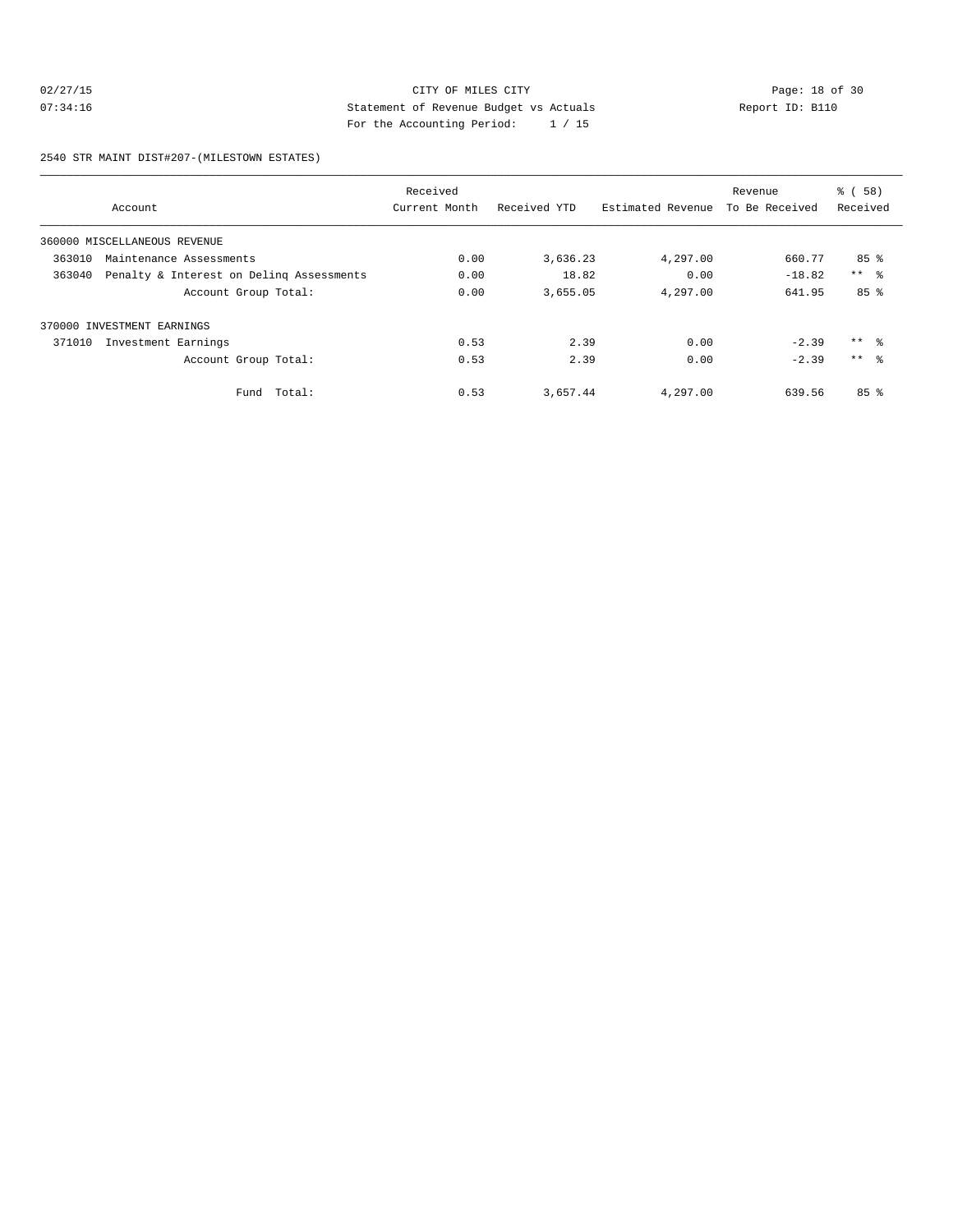## 02/27/15 **Page: 19 of 30 CITY CONSIDER CITY CITY CITY Page: 19 of 30** 07:34:16 Statement of Revenue Budget vs Actuals Report ID: B110 For the Accounting Period: 1 / 15

2820 GAS TAX

| Account                              | Received<br>Current Month | Received YTD | Estimated Revenue | Revenue<br>To Be Received | 8 ( 58 )<br>Received |
|--------------------------------------|---------------------------|--------------|-------------------|---------------------------|----------------------|
| 330000 INTERGOVERNMENTAL REVENUES    |                           |              |                   |                           |                      |
| Gasoline Tax Apportionment<br>335040 | 15,056.44                 | 105,395.09   | 180,677.00        | 75,281.91                 | 58 %                 |
| Account Group Total:                 | 15,056.44                 | 105,395.09   | 180,677.00        | 75,281.91                 | 58 %                 |
| Fund Total:                          | 15,056.44                 | 105,395.09   | 180,677.00        | 75,281.91                 | 58 %                 |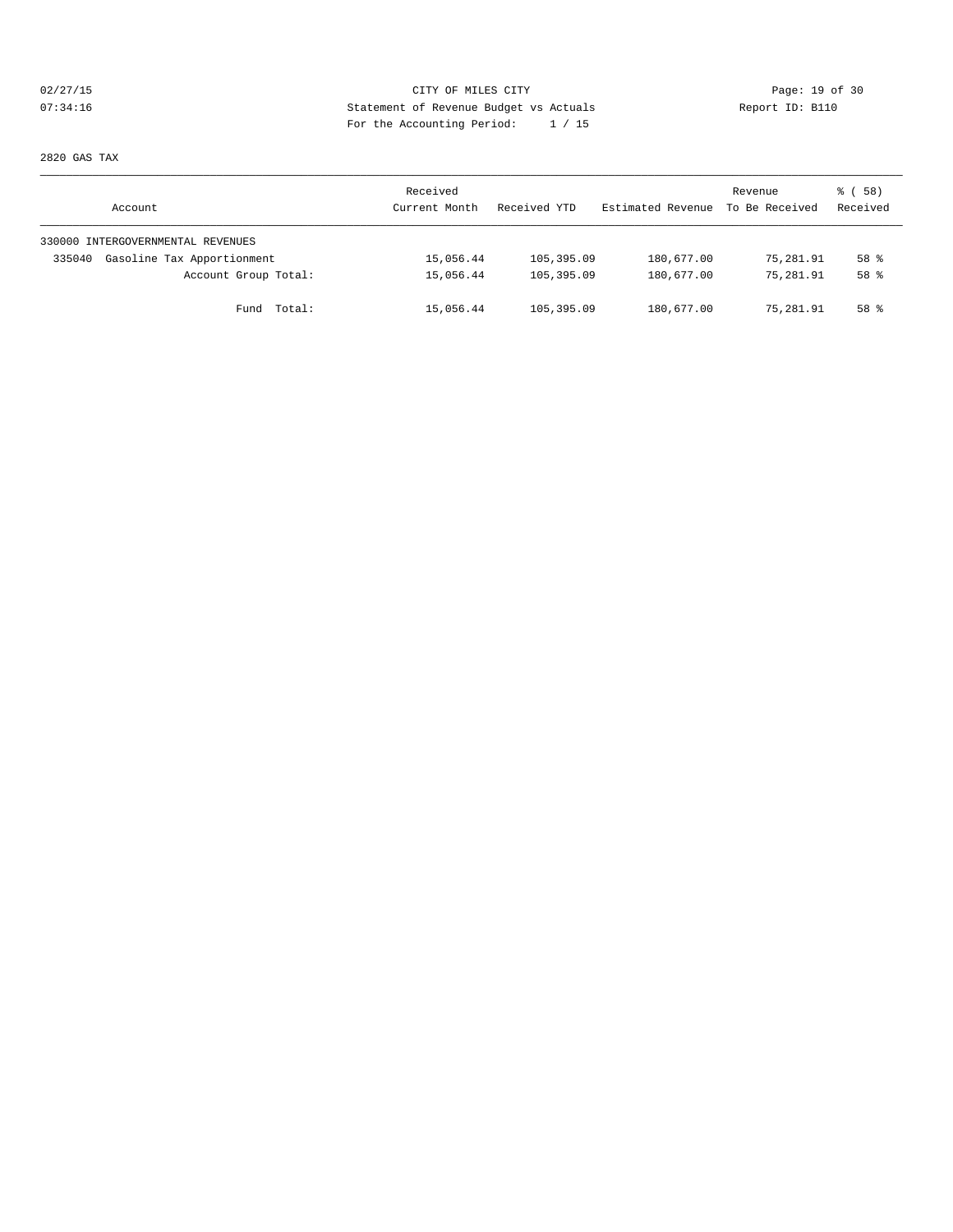## 02/27/15 CITY OF MILES CITY<br>
07:34:16 Page: 20 of 30<br>
Statement of Revenue Budget vs Actuals<br>
Page: the Accounting Page: 20 of 20<br>
Page: the Accounting Page: 20<br>
Page: 20 of 30<br>
Page: 20 of 30<br>
Page: 20 of 30<br>
Page: 20 of 07:34:16 Statement of Revenue Budget vs Actuals Report ID: B110 For the Accounting Period: 1 / 15

#### 2850 911 EMERGENCY

|        |                                   |        | Received      |              |                   | Revenue        | 8 ( 58 )        |
|--------|-----------------------------------|--------|---------------|--------------|-------------------|----------------|-----------------|
|        | Account                           |        | Current Month | Received YTD | Estimated Revenue | To Be Received | Received        |
|        | 330000 INTERGOVERNMENTAL REVENUES |        |               |              |                   |                |                 |
| 335080 | Basic 911 Funds                   |        | 0.00          | 32,130.38    | 64,000.00         | 31,869.62      | $50*$           |
| 335081 | Enhanced 911 Funds                |        | 0.00          | 32,130.38    | 64,000.00         | 31,869.62      | 50%             |
| 335082 | 911 - WIRELESS FUNDS              |        | 0.00          | 67,521.80    | 77,000.00         | 9,478.20       | 88 %            |
|        | Account Group Total:              |        | 0.00          | 131,782.56   | 205,000.00        | 73, 217, 44    | 64 %            |
|        | 370000 INVESTMENT EARNINGS        |        |               |              |                   |                |                 |
| 371010 | Investment Earnings               |        | 17.21         | 115.15       | 300.00            | 184.85         | 38 <sup>8</sup> |
|        | Account Group Total:              |        | 17.21         | 115.15       | 300.00            | 184.85         | 38 <sup>8</sup> |
|        | Fund                              | Total: | 17.21         | 131,897.71   | 205,300.00        | 73,402.29      | 64 %            |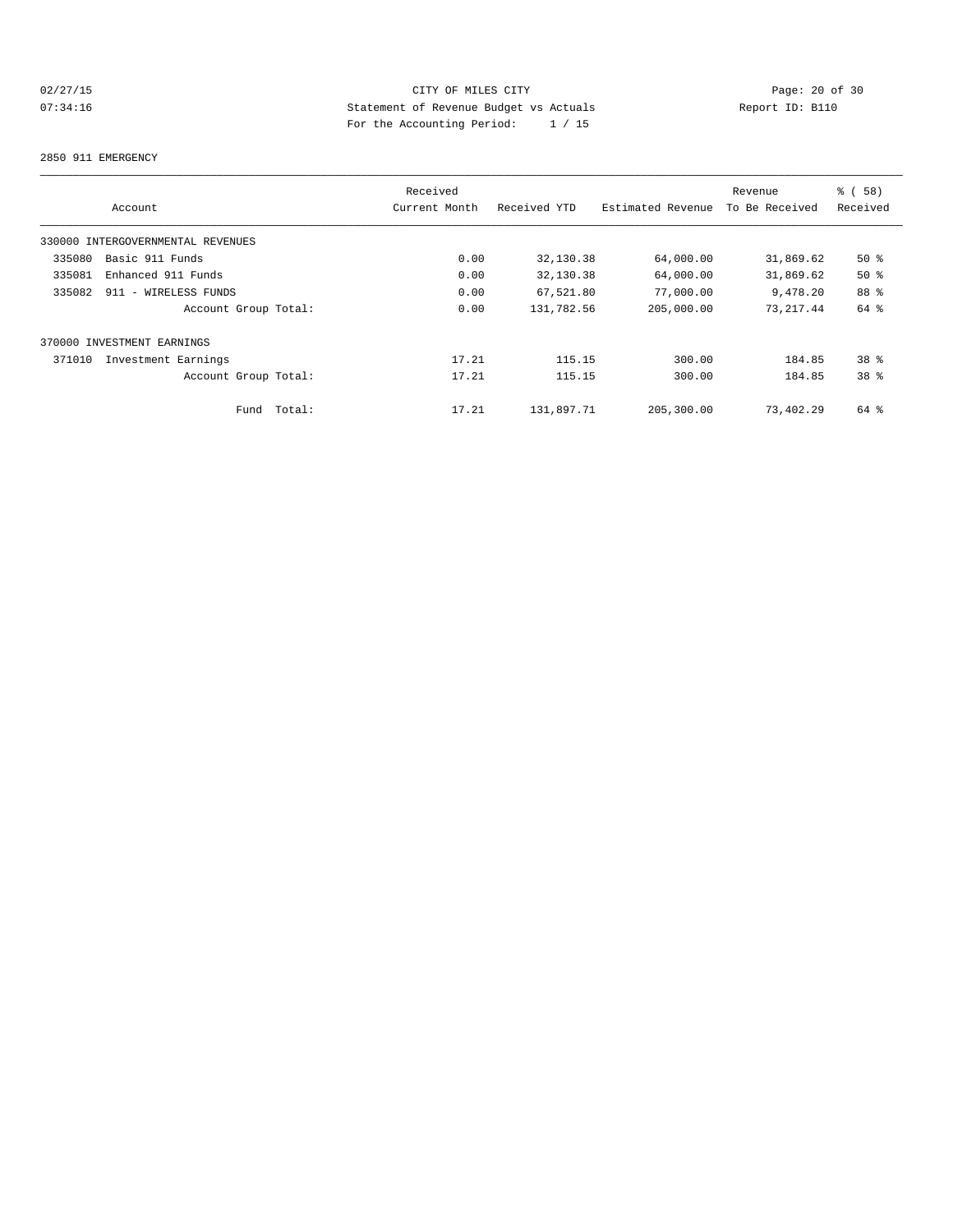## 02/27/15 **Page: 21 of 30** CITY OF MILES CITY **CITY Page: 21 of 30** 07:34:16 Statement of Revenue Budget vs Actuals Report ID: B110 For the Accounting Period: 1 / 15

#### 2880 LIBRARY GRANTS

|        | Account                           |        | Received<br>Current Month | Received YTD | Estimated Revenue | Revenue<br>To Be Received | 8 ( 58 )<br>Received |
|--------|-----------------------------------|--------|---------------------------|--------------|-------------------|---------------------------|----------------------|
|        | 330000 INTERGOVERNMENTAL REVENUES |        |                           |              |                   |                           |                      |
| 334100 | Library - State Aid               |        | 0.00                      | 11,557.69    | 5,398.00          | $-6, 159.69$              | $214$ %              |
| 334105 | Sagebrush Fed/Coal Sev Tax        |        | 0.00                      | 0.00         | 6,160.00          | 6, 160.00                 | 0 <sup>8</sup>       |
| 334107 | Humanities Montana Grant          |        | 0.00                      | 0.00         | 2,000.00          | 2,000.00                  | 0 <sup>8</sup>       |
|        | Account Group Total:              |        | 0.00                      | 11,557.69    | 13,558.00         | 2,000.31                  | 85%                  |
|        | Fund                              | Total: | 0.00                      | 11,557.69    | 13,558.00         | 2,000.31                  | 85 <sup>8</sup>      |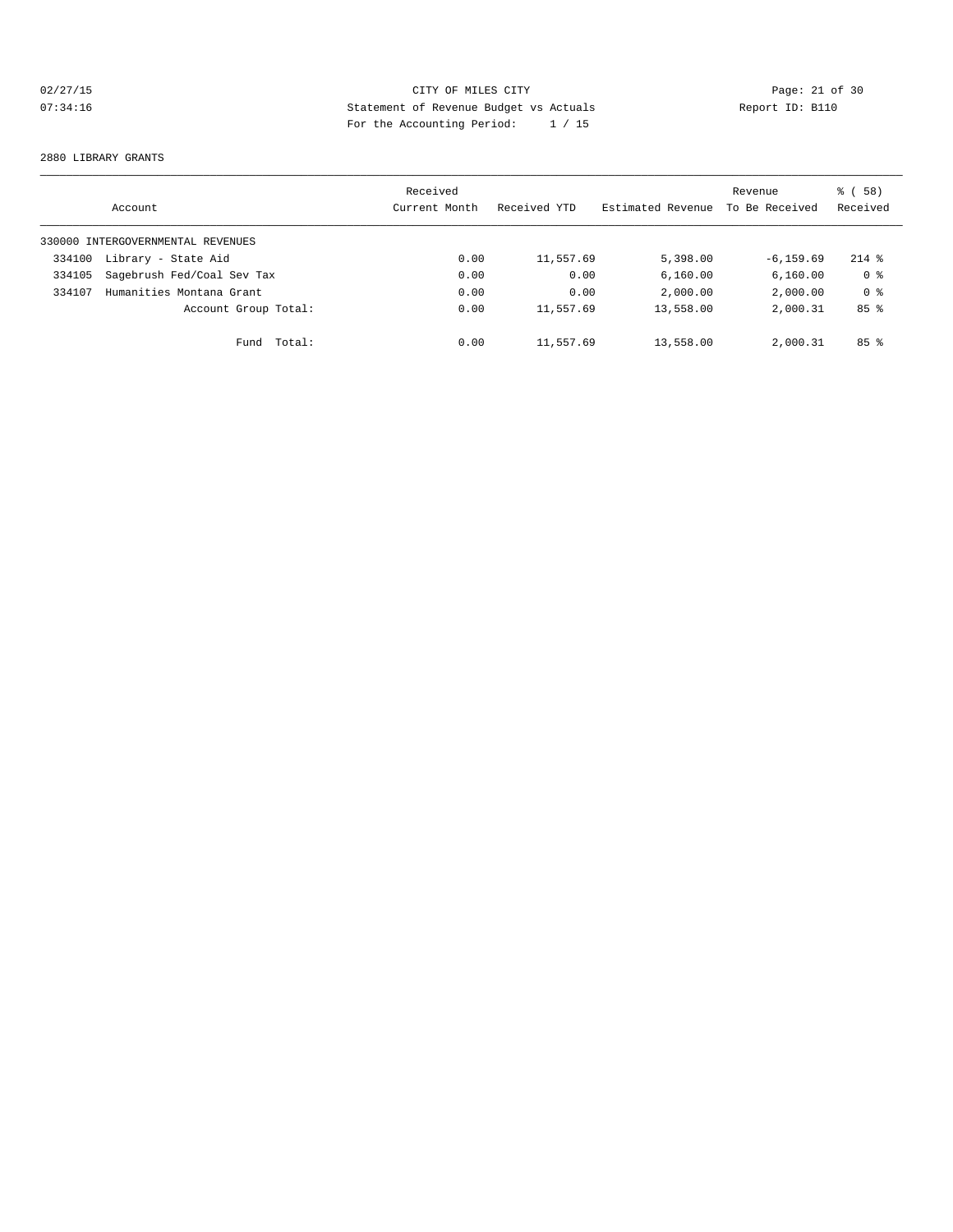## 02/27/15 **Page: 22 of 30 CITY CONSIDER CITY CITY CITY Page: 22 of 30** 07:34:16 Statement of Revenue Budget vs Actuals Report ID: B110 For the Accounting Period: 1 / 15

2935 Historic Preservation

|        |                                   | Received      |              |                   | Revenue        | % (58)         |
|--------|-----------------------------------|---------------|--------------|-------------------|----------------|----------------|
|        | Account                           | Current Month | Received YTD | Estimated Revenue | To Be Received | Received       |
|        | 330000 INTERGOVERNMENTAL REVENUES |               |              |                   |                |                |
| 331171 | HP-CDBG-ED Grant                  | 0.00          | 9,146.79     | 7,500.00          | $-1,646.79$    | $122$ %        |
| 331172 | Montana Main St Grant             | 5,537.50      | 10,000.00    | 8,216.00          | $-1,784.00$    | $122$ %        |
| 334000 | State Grants                      | 0.00          | 5,225.00     | 5,225.00          | 0.00           | $100*$         |
|        | Account Group Total:              | 5,537.50      | 24, 371.79   | 20,941.00         | $-3,430.79$    | $116*$         |
|        | 340000 Charges for Services       |               |              |                   |                |                |
| 346080 | Preservation Service Fees         | 0.00          | 0.00         | 1,200.00          | 1,200.00       | 0 <sup>8</sup> |
|        | Account Group Total:              | 0.00          | 0.00         | 1,200.00          | 1,200.00       | 0 <sup>8</sup> |
|        | 360000 MISCELLANEOUS REVENUE      |               |              |                   |                |                |
| 365000 | Contributions and Donations       | 1,000.00      | 1,000.00     | 0.00              | $-1,000,00$    | $***$ $ -$     |
|        | Account Group Total:              | 1,000.00      | 1,000.00     | 0.00              | $-1.000.00$    | $***$ $ -$     |
|        | 380000 OTHER FINANCING SOURCES    |               |              |                   |                |                |
| 383000 | Interfund Operating Transfer      | 0.00          | 3,457.00     | 3,457.00          | 0.00           | $100*$         |
|        | Account Group Total:              | 0.00          | 3,457.00     | 3,457.00          | 0.00           | $100*$         |
|        | Fund Total:                       | 6,537.50      | 28,828.79    | 25,598.00         | $-3,230.79$    | $113*$         |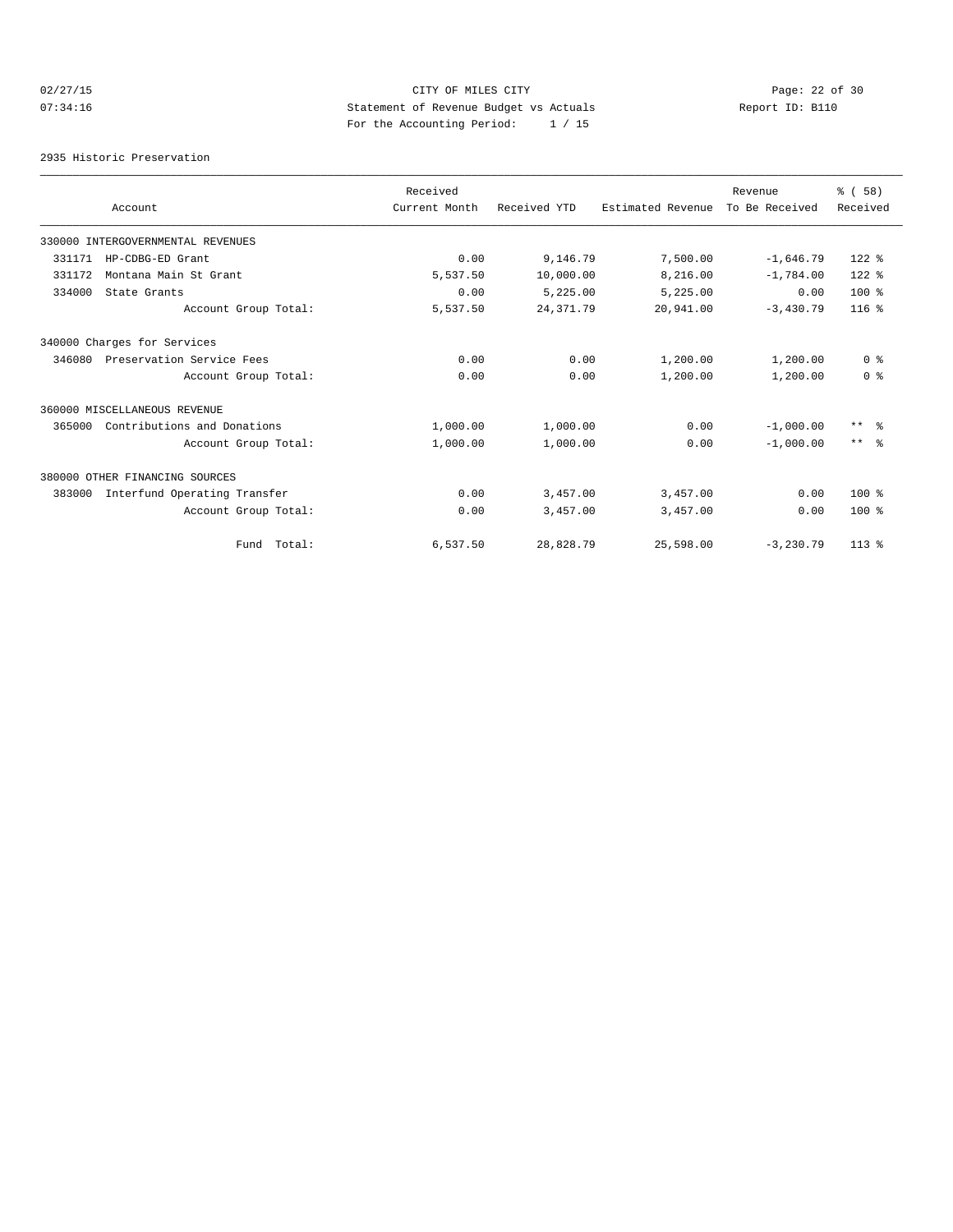## 02/27/15 **Page: 23 of 30** CITY OF MILES CITY **CITY Page: 23 of 30** 07:34:16 Statement of Revenue Budget vs Actuals Report ID: B110 For the Accounting Period: 1 / 15

2985 RETIRED SENIOR VOLUNTEER PROG (RSVP)

|        |                                   | Received      |              |                   | Revenue        | % (58)          |
|--------|-----------------------------------|---------------|--------------|-------------------|----------------|-----------------|
|        | Account                           | Current Month | Received YTD | Estimated Revenue | To Be Received | Received        |
|        | 330000 INTERGOVERNMENTAL REVENUES |               |              |                   |                |                 |
| 331165 | RSVP FEDERAL GRANTS-Custer        | 5,013.89      | 33,590.30    | 60,728.00         | 27,137.70      | 55 %            |
| 331166 | RSVP-Fallon                       | 452.65        | 3,554.18     | 23,184.00         | 19,629.82      | 15 <sup>°</sup> |
|        | Account Group Total:              | 5,466.54      | 37, 144.48   | 83,912.00         | 46,767.52      | 44 %            |
|        | 360000 MISCELLANEOUS REVENUE      |               |              |                   |                |                 |
| 362020 | MISC REVENUE                      | 1,380.00      | 9,034.06     | 19,000.00         | 9,965.94       | 48 %            |
| 362021 | Misc. Rev- Fallon                 | 180.00        | 1,455.00     | 2,000.00          | 545.00         | 73 %            |
| 365000 | Contributions and Donations       | 0.00          | 3,638.47     | 0.00              | $-3,638.47$    | $***$ $ -$      |
|        | Account Group Total:              | 1,560.00      | 14, 127.53   | 21,000.00         | 6,872.47       | $67$ $%$        |
|        | 370000 INVESTMENT EARNINGS        |               |              |                   |                |                 |
| 371010 | Investment Earnings               | 2.20          | 13.28        | 0.00              | $-13.28$       | $***$ $ -$      |
|        | Account Group Total:              | 2.20          | 13.28        | 0.00              | $-13.28$       | $***$ $\approx$ |
|        | Fund Total:                       | 7,028.74      | 51,285.29    | 104,912.00        | 53,626.71      | $49*$           |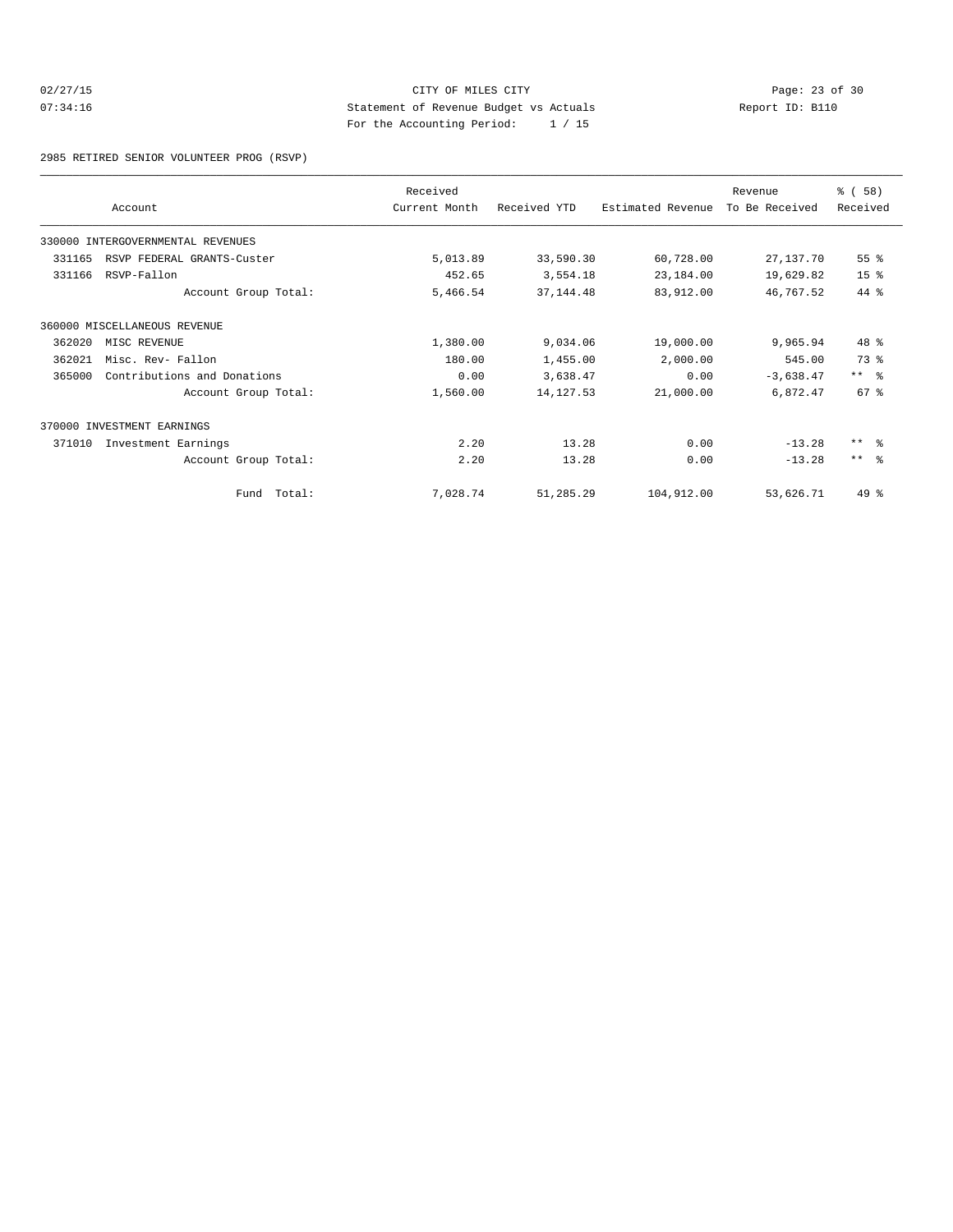## 02/27/15 **Page: 24 of 30 CITY CONSIDER CITY** CITY **Page: 24 of 30** 07:34:16 Statement of Revenue Budget vs Actuals Report ID: B110 For the Accounting Period: 1 / 15

4000 General Fund Capitol Improvement Fund

| Account                       | Received<br>Current Month | Received YTD | Estimated Revenue To Be Received | Revenue   | 8 ( 58 )<br>Received |
|-------------------------------|---------------------------|--------------|----------------------------------|-----------|----------------------|
| 370000 INVESTMENT EARNINGS    |                           |              |                                  |           |                      |
| Investment Earnings<br>371010 | 15.21                     | 122.36       | 0.00                             | $-122.36$ | $***$ $\frac{6}{2}$  |
| Account Group Total:          | 15.21                     | 122.36       | 0.00                             | $-122.36$ | $***$ 8              |
| Fund Total:                   | 15.21                     | 122.36       | 0.00                             | $-122.36$ | $***$ $\frac{6}{2}$  |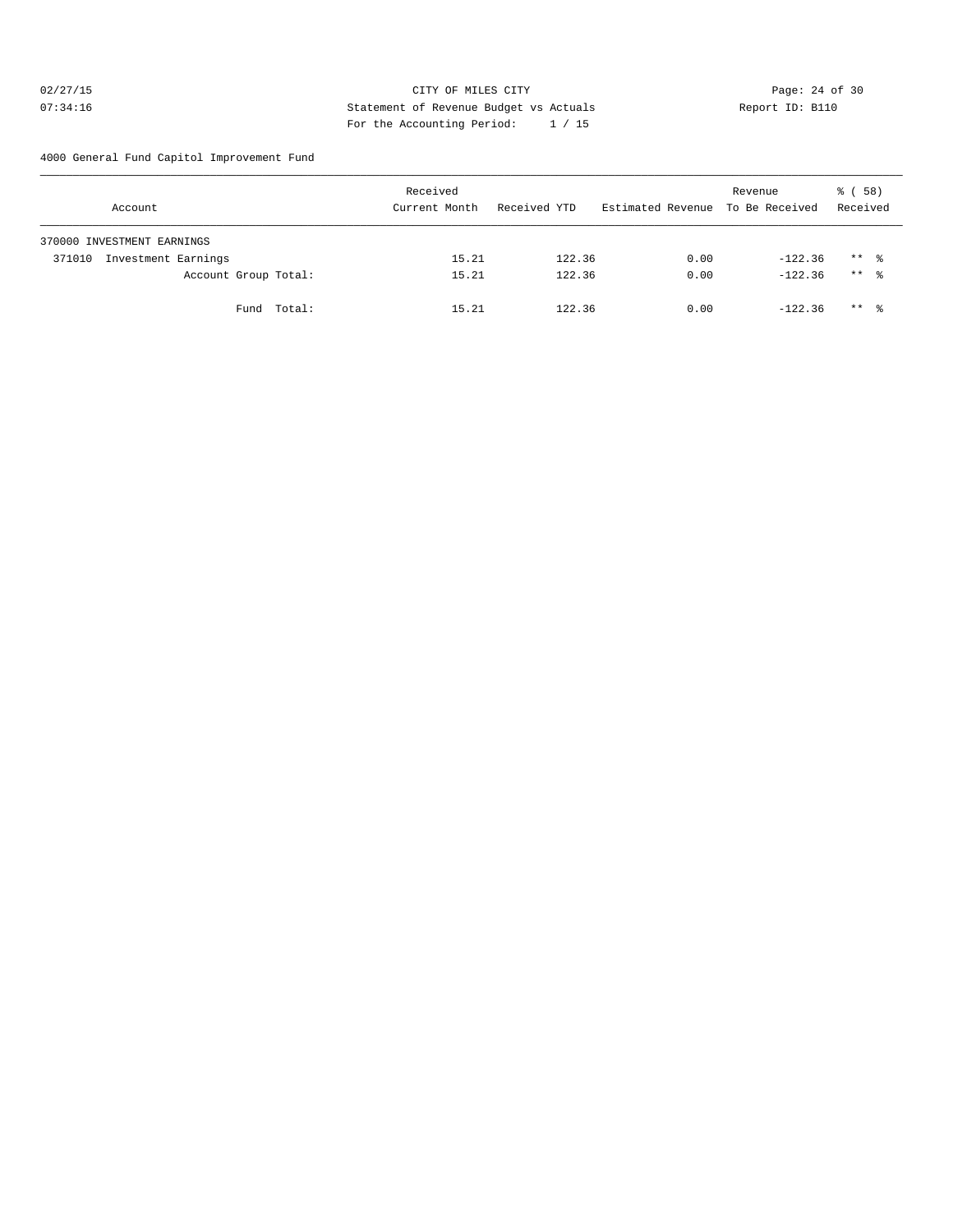## 02/27/15 **Page: 25 of 30 CITY CONSIDER CITY** CITY **Page: 25 of 30** 07:34:16 Statement of Revenue Budget vs Actuals Report ID: B110 For the Accounting Period: 1 / 15

4060 CAPITAL IMPROV-PUBLIC WORKS

|        |                                            | Received      |              |                   | Revenue        | 8 ( 58 )                |
|--------|--------------------------------------------|---------------|--------------|-------------------|----------------|-------------------------|
|        | Account                                    | Current Month | Received YTD | Estimated Revenue | To Be Received | Received                |
|        | 320000 LICENSES AND PERMITS                |               |              |                   |                |                         |
| 323040 | Other Miscellaneous Permits                | 197.25        | 3,047.25     | 3,000.00          | $-47.25$       | $102*$                  |
|        | Account Group Total:                       | 197.25        | 3,047.25     | 3,000.00          | $-47.25$       | $102*$                  |
|        | 340000 Charges for Services                |               |              |                   |                |                         |
|        | 343012 Street & Roadway Labor/Equip Rental | 0.00          | 166.10       | 0.00              | $-166.10$      | $***$ $=$ $\frac{6}{5}$ |
| 343014 | Street Cleaning                            | 0.00          | 0.00         | 8,490.00          | 8,490.00       | 0 <sup>8</sup>          |
| 343016 | Prkg Vio/Off Str-Impnd Fees                | 0.00          | 392.00       | 500.00            | 108.00         | 78 %                    |
| 343018 | Sale of Street & Roadway Materials         | 0.00          | 0.00         | 1,000.00          | 1,000.00       | 0 <sup>8</sup>          |
|        | Account Group Total:                       | 0.00          | 558.10       | 9,990.00          | 9,431.90       | 6 %                     |
|        | 360000 MISCELLANEOUS REVENUE               |               |              |                   |                |                         |
| 367000 | Sale of Junk or Salvage                    | 0.00          | 163.20       | 0.00              | $-163.20$      | $***$ $\approx$         |
|        | Account Group Total:                       | 0.00          | 163.20       | 0.00              | $-163.20$      | $***$ $ -$              |
|        | 370000 INVESTMENT EARNINGS                 |               |              |                   |                |                         |
|        | 371010 Investment Earnings                 | 0.00          | 69.18        | 0.00              | $-69.18$       | $***$ $=$ $\frac{6}{5}$ |
|        | Account Group Total:                       | 0.00          | 69.18        | 0.00              | $-69.18$       | $***$ $=$ $\frac{6}{5}$ |
|        | 380000 OTHER FINANCING SOURCES             |               |              |                   |                |                         |
| 383000 | Interfund Operating Transfer               | 204,000.00    | 208,570.00   | 204,000.00        | $-4,570.00$    | $102$ %                 |
|        | Account Group Total:                       | 204,000.00    | 208,570.00   | 204,000.00        | $-4,570.00$    | $102*$                  |
|        | Fund Total:                                | 204, 197. 25  | 212,407.73   | 216,990.00        | 4,582.27       | 98 %                    |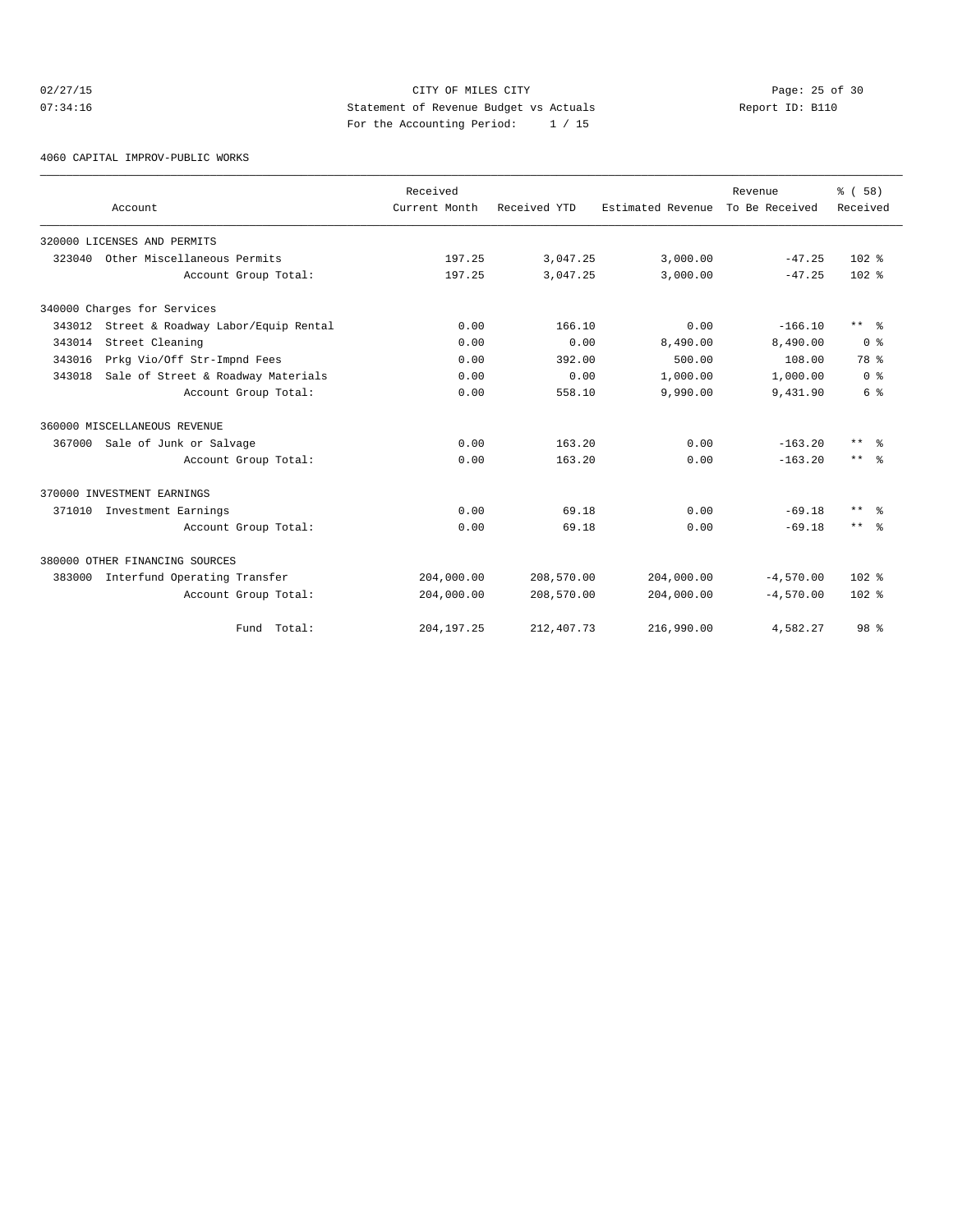# 02/27/15 **Page: 26 of 30** CITY OF MILES CITY **CITY Page: 26 of 30** 07:34:16 Statement of Revenue Budget vs Actuals Report ID: B110 For the Accounting Period: 1 / 15

#### 5210 WATER UTILITY

|        | Account                                     | Received<br>Current Month | Received YTD | Estimated Revenue | Revenue<br>To Be Received | % (58)<br>Received |
|--------|---------------------------------------------|---------------------------|--------------|-------------------|---------------------------|--------------------|
|        |                                             |                           |              |                   |                           |                    |
|        | 330000 INTERGOVERNMENTAL REVENUES           |                           |              |                   |                           |                    |
|        | 331041 Economic Development Act-Water Study | 0.00                      | 0.00         | 25,000.00         | 25,000.00                 | 0 <sup>8</sup>     |
|        | Account Group Total:                        | 0.00                      | 0.00         | 25,000.00         | 25,000.00                 | 0 <sup>8</sup>     |
|        | 340000 Charges for Services                 |                           |              |                   |                           |                    |
| 343021 | Metered Water Sales                         | 127,325.50                | 1,171,967.26 | 1,950,000.00      | 778,032.74                | 60%                |
| 343022 | Unmetered Water Sales/Chrgoffs              | 152.23                    | 999.17       | 1,800.00          | 800.83                    | 56 <sup>8</sup>    |
| 343023 | Bulk Water Sales                            | 60.62                     | 3,412.08     | 5,000.00          | 1,587.92                  | 68 %               |
| 343025 | Hookup Fee                                  | 0.00                      | 2,700.00     | 12,000.00         | 9,300.00                  | $23$ $%$           |
| 343026 | Water Install/Tap Chrgs/Labor               | 1,926.75                  | 4,556.15     | 3,000.00          | $-1, 556.15$              | $152$ $%$          |
| 343027 | Chq for Wtr Dept. Serv                      | 1,200.00                  | 6,565.00     | 500.00            | $-6,065.00$               | $***$ $%$          |
| 343029 | Curb Stop Replacement Fee                   | 3,588.00                  | 25,405.00    | 41,880.00         | 16,475.00                 | $61$ %             |
| 343039 | Custer Co w/s District (Water Study)        | 0.00                      | 0.00         | 7,500.00          | 7,500.00                  | 0 <sup>8</sup>     |
|        | Account Group Total:                        | 134, 253. 10              | 1,215,604.66 | 2,021,680.00      | 806,075.34                | 60 %               |
|        | 360000 MISCELLANEOUS REVENUE                |                           |              |                   |                           |                    |
| 362020 | MISC REVENUE                                | 50.00                     | 583.74       | 7,500.00          | 6,916.26                  | 8 %                |
| 362040 | \$2.00 State Assessment Fee                 | 230.00                    | 72.00        | 0.00              | $-72.00$                  | $***$ 2            |
|        | Account Group Total:                        | 280.00                    | 655.74       | 7,500.00          | 6.844.26                  | 9 <sup>8</sup>     |
|        | 370000 INVESTMENT EARNINGS                  |                           |              |                   |                           |                    |
| 371010 | Investment Earnings                         | 566.93                    | 4,187.06     | 2,000.00          | $-2,187.06$               | $209$ %            |
|        | Account Group Total:                        | 566.93                    | 4,187.06     | 2,000.00          | $-2,187.06$               | $209$ %            |
|        | Fund Total:                                 | 135,100.03                | 1,220,447.46 | 2,056,180.00      | 835,732.54                | 59 %               |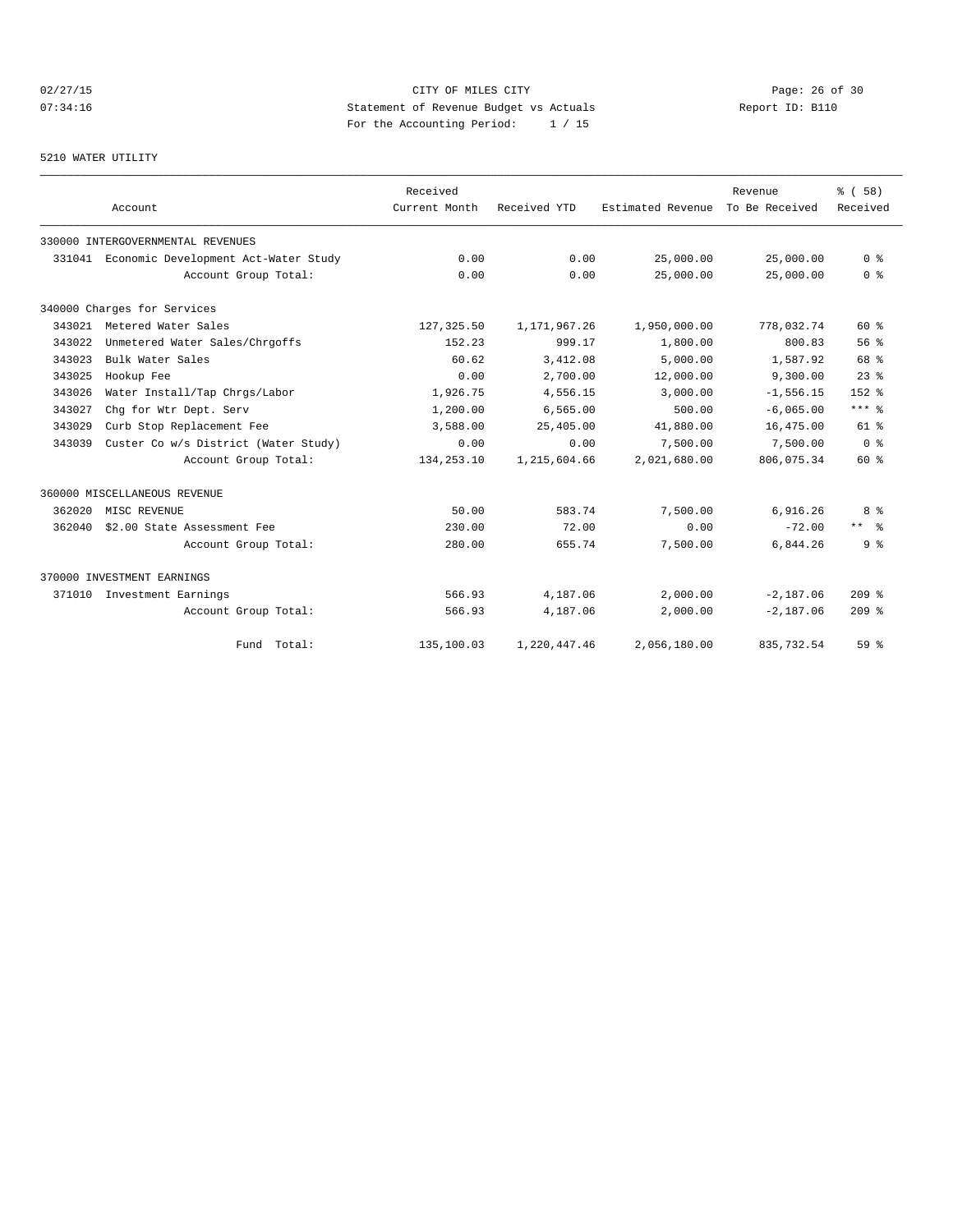## 02/27/15 **Page: 27 of 30** CITY OF MILES CITY **CITY Page: 27 of 30** 07:34:16 Statement of Revenue Budget vs Actuals Report ID: B110 For the Accounting Period: 1 / 15

## 5310 SEWER UTILITY

|        |                                           | Received      |              |                   | Revenue        | 8 ( 58 )        |
|--------|-------------------------------------------|---------------|--------------|-------------------|----------------|-----------------|
|        | Account                                   | Current Month | Received YTD | Estimated Revenue | To Be Received | Received        |
|        | 330000 INTERGOVERNMENTAL REVENUES         |               |              |                   |                |                 |
| 331041 | Economic Development Act-Water Study      | 0.00          | 0.00         | 25,000.00         | 25,000.00      | 0 <sup>8</sup>  |
| 334120 | TSEP Grant                                | 0.00          | 0.00         | 500,000.00        | 500,000.00     | 0 <sup>8</sup>  |
| 334121 | DNRC GRANTS                               | 0.00          | 0.00         | 100,000.00        | 100,000.00     | 0 <sup>8</sup>  |
| 334122 | Renewable Resource Grant                  | 0.00          | 0.00         | 100,000.00        | 100,000.00     | 0 %             |
|        | Account Group Total:                      | 0.00          | 0.00         | 725,000.00        | 725,000.00     | 0 <sup>8</sup>  |
|        | 340000 Charges for Services               |               |              |                   |                |                 |
| 341075 | Serv/Cnty-Interlocal Agmt                 | 0.00          | 0.00         | 1,530.00          | 1,530.00       | 0 <sup>8</sup>  |
| 343031 | Sewer Service Charges                     | 89,965.23     | 633,389.09   | 1,086,644.00      | 453, 254.91    | 58 %            |
| 343032 | Sewer Installation Charges/Chrgoffs       | 152.23        | 973.68       | 1,200.00          | 226.32         | $81$ %          |
| 343033 | Hookup Fee                                | 1,920.00      | 2,760.00     | 6,000.00          | 3,240.00       | 46%             |
| 343034 | Treatment Facilities Fees                 | 165.00        | 985.00       | 3,000.00          | 2,015.00       | 33 <sup>8</sup> |
| 343036 | Miscellaneous Sewer Revenue (Labor)       | 1,359.75      | 5,846.35     | 1,000.00          | $-4,846.35$    | 585 %           |
| 343037 | Baker Road Etc.                           | 627.67        | 5,254.36     | 8,200.00          | 2,945.64       | 64 %            |
| 343038 | RURAL SWR DIST #1                         | 0.00          | 0.00         | 23,000.00         | 23,000.00      | 0 <sup>8</sup>  |
| 343039 | Custer Co w/s District (Water Study)      | 0.00          | 0.00         | 7,500.00          | 7,500.00       | 0 <sup>8</sup>  |
|        | Account Group Total:                      | 94,189.88     | 649,208.48   | 1,138,074.00      | 488,865.52     | 57%             |
|        | 360000 MISCELLANEOUS REVENUE              |               |              |                   |                |                 |
| 361010 | Land Rental                               | 0.00          | 2,575.90     | 2,576.00          | 0.10           | $100*$          |
| 362020 | MISC REVENUE                              | 76.68         | 76.68        | 7,500.00          | 7,423.32       | 1 <sup>8</sup>  |
|        | Account Group Total:                      | 76.68         | 2,652.58     | 10,076.00         | 7,423.42       | $26$ %          |
|        | 370000 INVESTMENT EARNINGS                |               |              |                   |                |                 |
|        | 371010 Investment Earnings                | 117.07        | 930.44       | 1,000.00          | 69.56          | 93 <sup>8</sup> |
|        | Account Group Total:                      | 117.07        | 930.44       | 1,000.00          | 69.56          | 93 <sup>8</sup> |
|        | 380000 OTHER FINANCING SOURCES            |               |              |                   |                |                 |
|        | 381070 Proceeds from Notes/Loans/Intercap | 0.00          | 0.00         | 6,000,000.00      | 6,000,000.00   | 0 %             |
|        | Account Group Total:                      | 0.00          | 0.00         | 6,000,000.00      | 6,000,000.00   | 0 <sup>8</sup>  |
|        | Fund Total:                               | 94, 383.63    | 652,791.50   | 7,874,150.00      | 7,221,358.50   | 8 %             |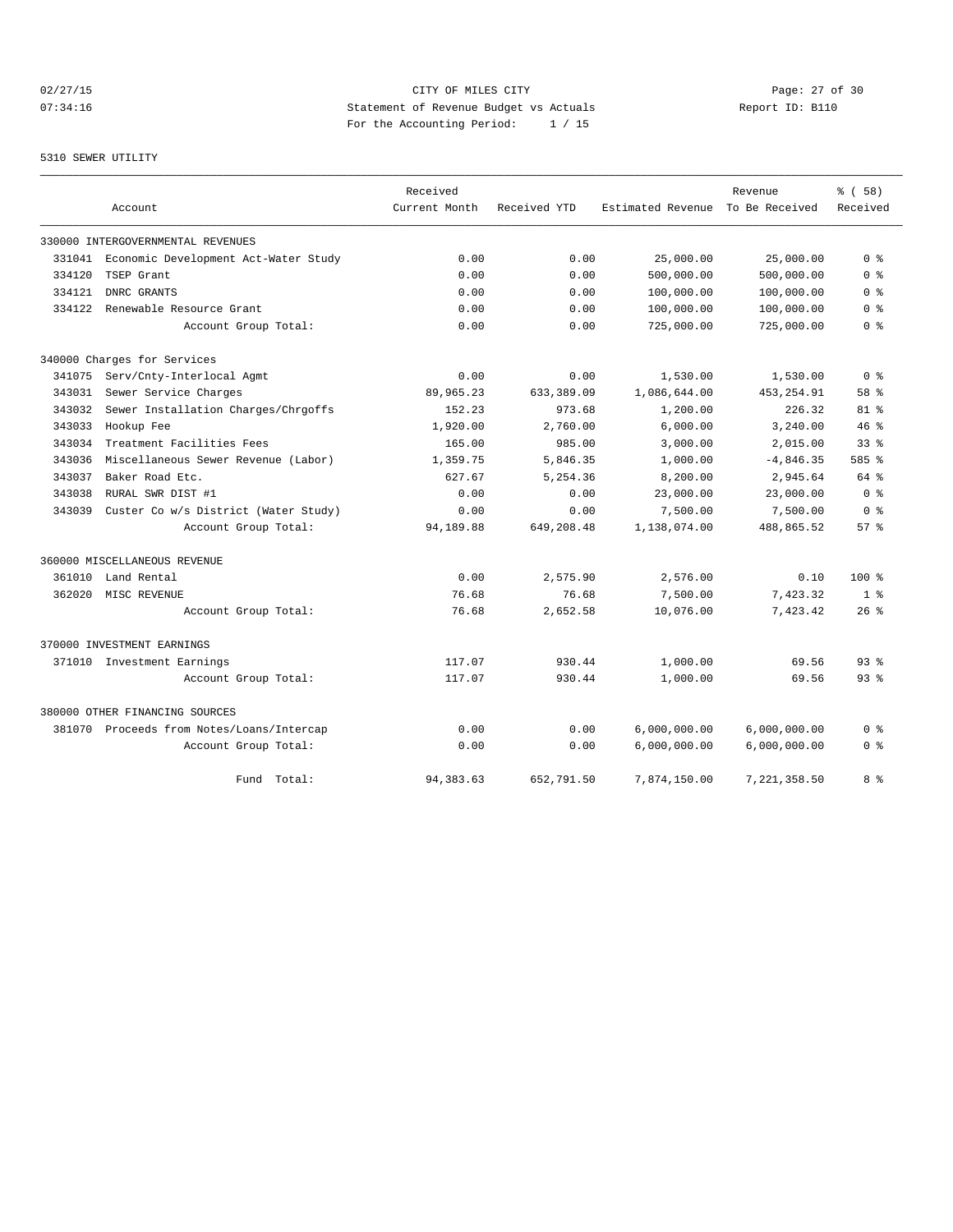## 02/27/15 **Page: 28 of 30 CITY CONSIDER CITY** CITY **Page: 28 of 30** 07:34:16 Statement of Revenue Budget vs Actuals Report ID: B110 For the Accounting Period: 1 / 15

#### 5510 AMBULANCE FUND

|              | Account                                | Received<br>Current Month | Received YTD | Estimated Revenue | Revenue<br>To Be Received | % (58)<br>Received |
|--------------|----------------------------------------|---------------------------|--------------|-------------------|---------------------------|--------------------|
|              |                                        |                           |              |                   |                           |                    |
| 310000 TAXES |                                        |                           |              |                   |                           |                    |
| 311010       | Real Property Taxes                    | 41.50                     | 4,054.86     | 6,500.00          | 2,445.14                  | 62 %               |
| 311020       | Personal Property Taxes                | 3.45                      | 17.45        | 650.00            | 632.55                    | 3%                 |
| 312000       | Penalty & Interest on Delinquent Taxes | 1.29                      | 13.75        | 30.00             | 16.25                     | $46*$              |
|              | Account Group Total:                   | 46.24                     | 4,086.06     | 7,180.00          | 3,093.94                  | 57 <sup>8</sup>    |
|              | 340000 Charges for Services            |                           |              |                   |                           |                    |
| 341075       | Serv/Cnty-Interlocal Agmt              | 0.00                      | 0.00         | 27,000.00         | 27,000.00                 | 0 <sup>8</sup>     |
| 342026       | Ambulance Charges                      | 79,818.78                 | 547,606.08   | 784,636.00        | 237,029.92                | 70 %               |
| 342027       | Ambulance Standby                      | 390.00                    | 4,730.00     | 5,000.00          | 270.00                    | 95%                |
|              | Account Group Total:                   | 80,208.78                 | 552,336.08   | 816,636.00        | 264, 299.92               | 68 %               |
|              | 360000 MISCELLANEOUS REVENUE           |                           |              |                   |                           |                    |
| 366010       | Misc- From Charge off Accts            | 590.62                    | 6,635.91     | 500.00            | $-6, 135.91$              | $***$ %            |
|              | Account Group Total:                   | 590.62                    | 6,635.91     | 500.00            | $-6, 135.91$              | $***$ 8            |
|              | Fund Total:                            | 80,845.64                 | 563,058.05   | 824, 316, 00      | 261, 257.95               | 68 %               |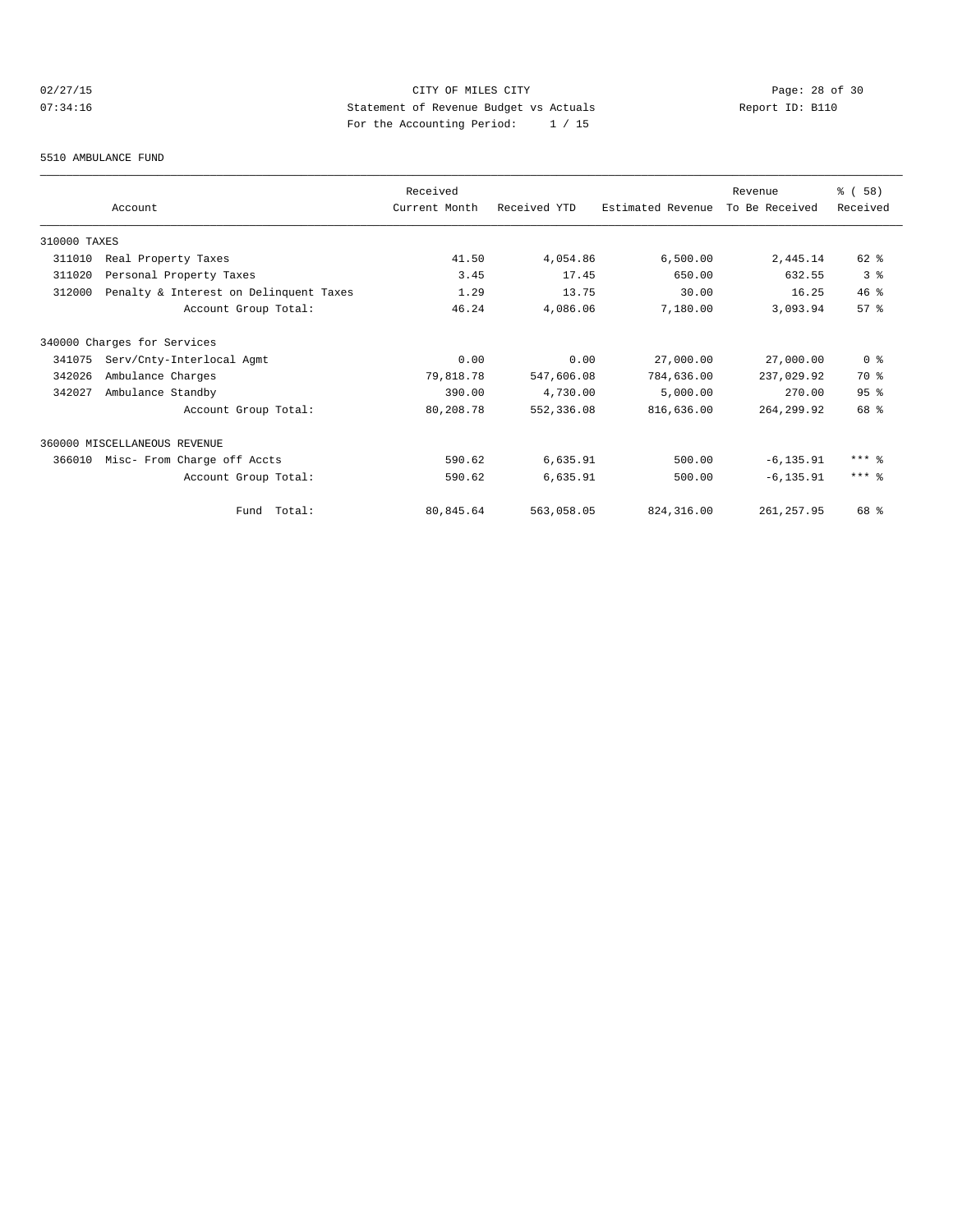## 02/27/15 **Page: 29 of 30 CITY CONSIDER CITY** CITY **Page: 29 of 30** 07:34:16 Statement of Revenue Budget vs Actuals Report ID: B110 For the Accounting Period: 1 / 15

5610 AIRPORT OPERATING

|              |                                        | Received      |              |                   | Revenue        | % ( 58 )             |
|--------------|----------------------------------------|---------------|--------------|-------------------|----------------|----------------------|
|              | Account                                | Current Month | Received YTD | Estimated Revenue | To Be Received | Received             |
| 310000 TAXES |                                        |               |              |                   |                |                      |
| 311010       | Real Property Taxes                    | 62.25         | 6,082.27     | 9,000.00          | 2,917.73       | 68 %                 |
| 311020       | Personal Property Taxes                | 5.18          | 26.17        | 1,400.00          | 1,373.83       | 2 <sup>8</sup>       |
| 312000       | Penalty & Interest on Delinquent Taxes | 1.93          | 20.63        | 50.00             | 29.37          | $41*$                |
|              | Account Group Total:                   | 69.36         | 6,129.07     | 10,450.00         | 4,320.93       | 59 %                 |
|              | 330000 INTERGOVERNMENTAL REVENUES      |               |              |                   |                |                      |
| 331129       | Federal Aeronautics Admin Grant        | 4,500.00      | 109,763.00   | 0.00              | $-109,763.00$  | $***$<br>ু ≳         |
| 334030       | State Aeronautics Grant                | 0.00          | 75.00        | 0.00              | $-75.00$       | $\star\star$         |
|              | Account Group Total:                   | 4,500.00      | 109,838.00   | 0.00              | $-109,838.00$  | $***$ $ \frac{6}{9}$ |
|              | 340000 Charges for Services            |               |              |                   |                |                      |
| 341075       | Serv/Cnty-Interlocal Agmt              | 0.00          | 0.00         | 22,000.00         | 22,000.00      | 0 <sup>8</sup>       |
| 343061       | Landing Fees                           | 378.00        | 823.16       | 2,500.00          | 1,676.84       | 33 <sup>8</sup>      |
| 343062       | Aviation Fuel                          | 17,012.67     | 254,122.00   | 530,000.00        | 275,878.00     | $48*$                |
| 343064       | Hangar Rent                            | 7,762.16      | 28, 355. 12  | 41,300.00         | 12,944.88      | 69 %                 |
| 343065       | Building Rentals                       | 1,038.23      | 10,820.25    | 34,000.00         | 23, 179. 75    | 328                  |
| 343067       | Other - Miscellaneous                  | 0.00          | 0.00         | 5,000.00          | 5,000.00       | 0 <sup>8</sup>       |
|              | Account Group Total:                   | 26, 191.06    | 294,120.53   | 634,800.00        | 340,679.47     | $46*$                |
|              | 360000 MISCELLANEOUS REVENUE           |               |              |                   |                |                      |
| 361010       | Land Rental                            | 2,081.98      | 13, 154.63   | 19,000.00         | 5,845.37       | 69 %                 |
| 362020       | MISC REVENUE                           | 458.77        | 1,624.04     | 11,000.00         | 9,375.96       | 15 <sup>8</sup>      |
|              | Account Group Total:                   | 2,540.75      | 14,778.67    | 30,000.00         | 15, 221.33     | 49 %                 |
|              | 370000 INVESTMENT EARNINGS             |               |              |                   |                |                      |
|              | 371010 Investment Earnings             | 1.83          | 33.66        | 200.00            | 166.34         | $17*$                |
|              | Account Group Total:                   | 1.83          | 33.66        | 200.00            | 166.34         | $17*$                |
|              | Fund Total:                            | 33,303.00     | 424,899.93   | 675,450.00        | 250,550.07     | $63$ $%$             |